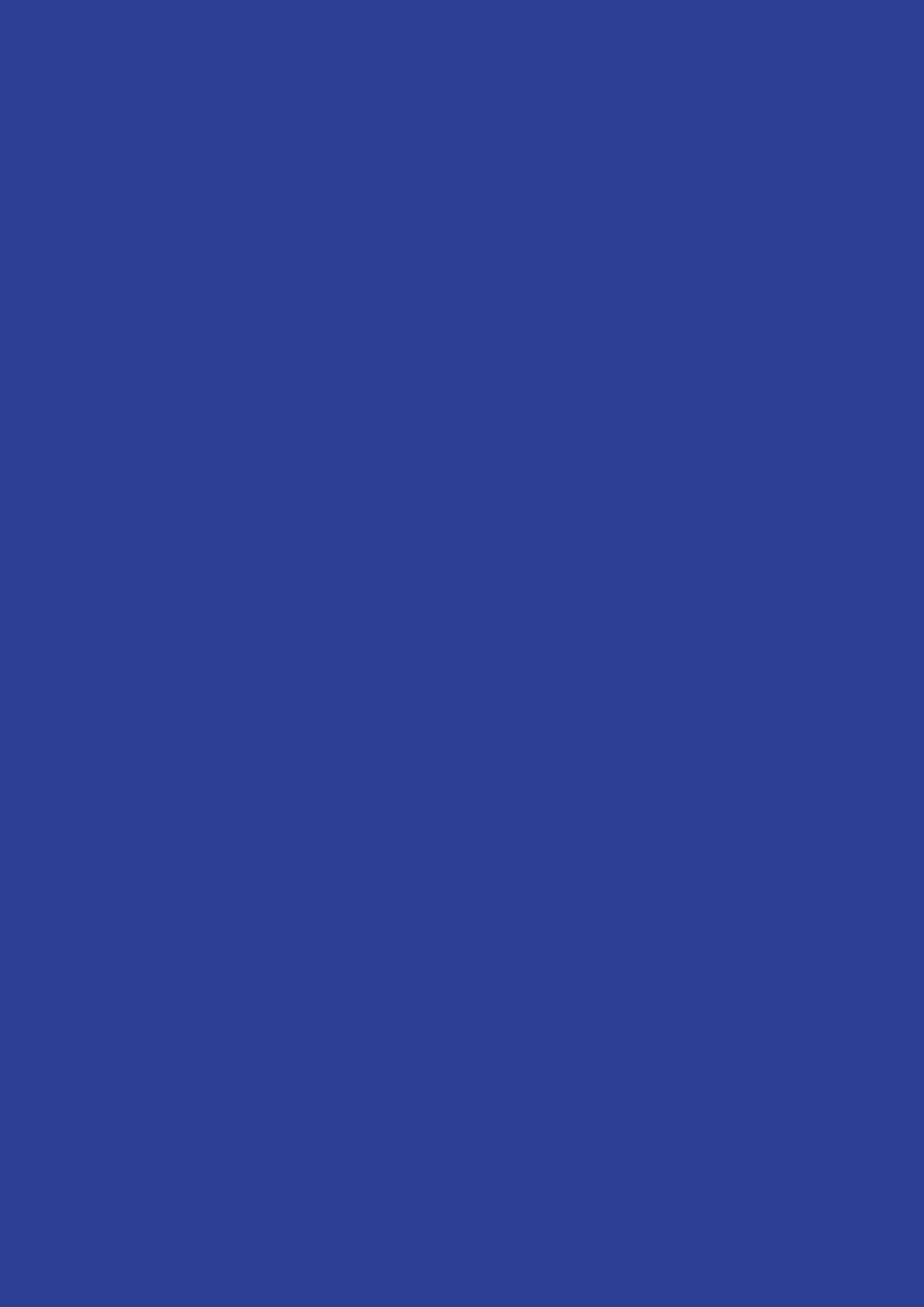# folio

Welcome to Folio - the Conveyancing and Land Law Journal from the Law Society of Northern Ireland. We hope you find the journal interesting and informative.

The Editor would welcome comments on any of the articles which appear in this issue or articles for future issues.

To subscribe to Folio please contact The Law Society of Northern Ireland, 96 Victoria Street, Belfast BT1 3GN. Tel 028 9023 1614, DX 422 NR Belfast 1.

**Editor** Heather Semple, Librarian LSNI

*heather.semple@lawsoc-ni.org*

#### **Contributing Editors**

Prof. Heather Conway LLB, PhD Ruth Craig LLB, Solicitor Andrew Kirkpatrick LLB, Solicitor Simon Murray LLB, Solicitor

#### **Subscriptions** *heather.semple@lawsoc-ni.org*

Subscription rate: £60 (inc p&p) per annum for 2 issues.



#### **Disclaimer**

The Law Society of Northern Ireland accepts no responsibility for the accuracy of the contents of Folio and any views and opinions expressed in Folio are those of contributors and are not necessarily those of the Law Society's Council, save where otherwise indicated. Although all reasonable care is taken in the preparation of material for publication in Folio, the Editors and publishers accept no responsibility for any loss caused to any person acting or refraining from acting as a result of material contained in or omitted from Folio. Folio is not a substitute for professional advice. Readers should satisfy themselves as to the accuracy, completeness, adequacy and currency of the contents of Folio.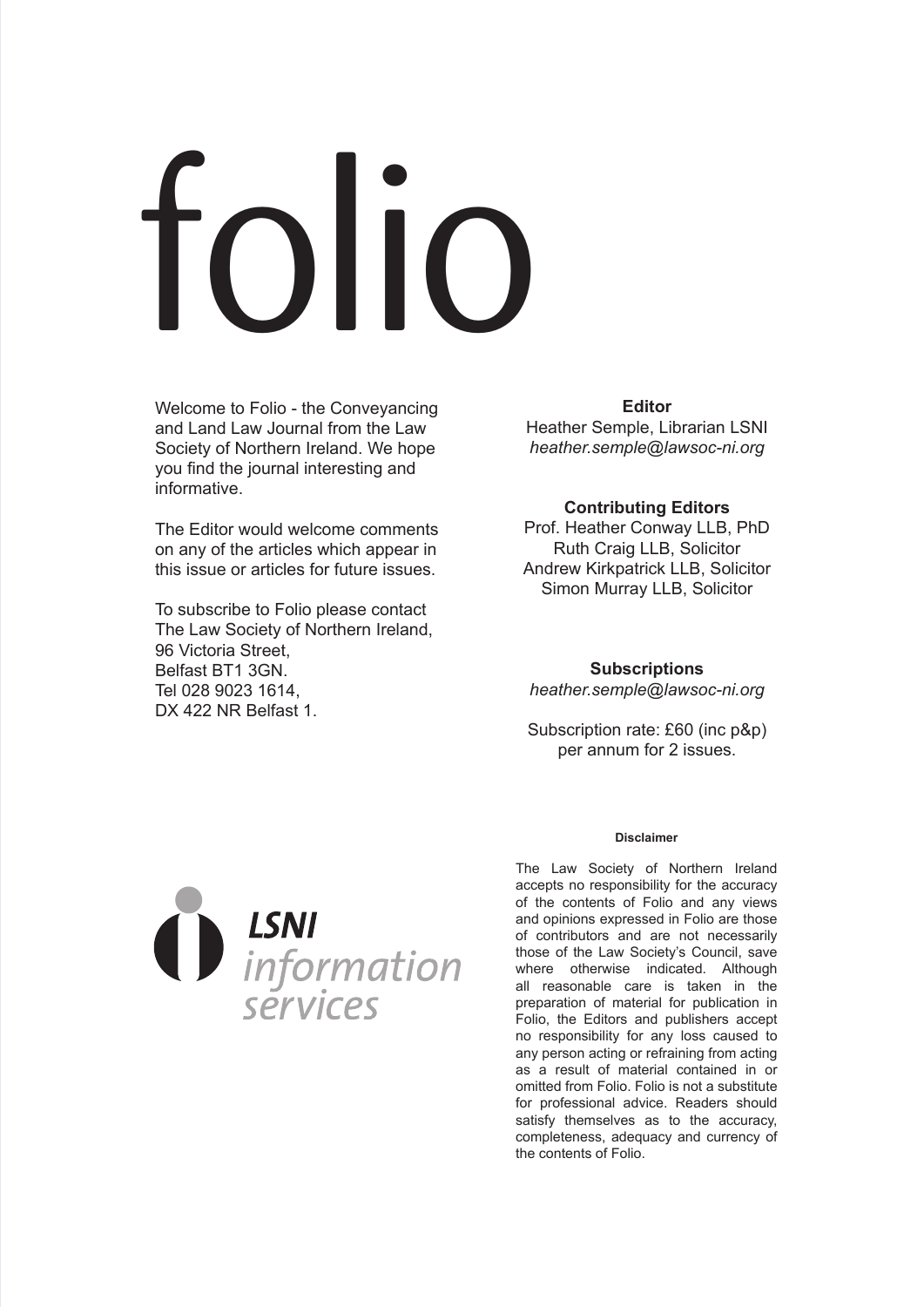# **CONTENTS**

| Managing risk in the residential property market while going into lockdown and emerging<br>from one |  |
|-----------------------------------------------------------------------------------------------------|--|
|                                                                                                     |  |
| The complex out-workings of promissory estoppel                                                     |  |
| Freehold flats in Northern Ireland                                                                  |  |
| The future of commercial leases                                                                     |  |
| Shutdown, frustration and property contracts                                                        |  |
| Conveyancing in a time of Covid                                                                     |  |
|                                                                                                     |  |
|                                                                                                     |  |
|                                                                                                     |  |

Crown copyright material is produced with the permission of the Controller of HMSO.

Artwork: SHO Communications.

© Law Society of Northern Ireland. All rights reserved. No part of this publication my be reproduced or transmitted in any form or by any leans elecgronic or mechanical, including photocopying, recording or any retrieval system without the written permission of the Law Society. ISSN 1757-5524.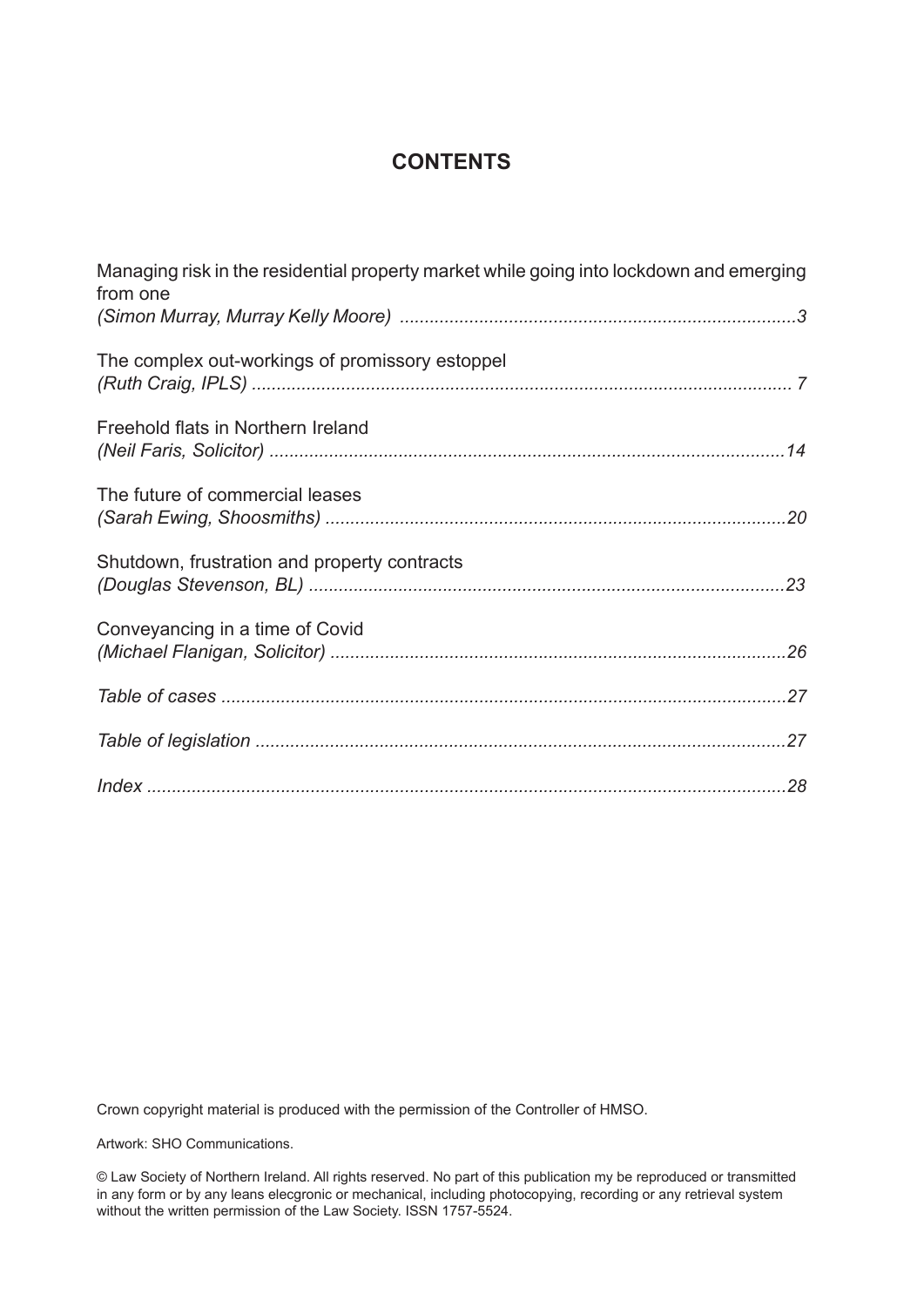# <span id="page-4-0"></span>**MANAGING RISK IN THE RESIDENTIAL PROPERTY MARKET WHILE GOING INTO A LOCKDOWN AND EMERGING FROM ONE**

**Simon Murray, LLB, Solicitor** 

**At the time of writing, lockdown was moving into a new phase but was not yet over. The property market was re-opening and business was re-activating. In this article, the author shares his personal perspective and experiences of conveyancing transactions during the first three months of lockdown.**

On the run in to the recent Covid-19 lockdown, which commenced on 29th March 2020, I did feel that there were certain actions which we as a firm took, that were reminiscent to how conveyancing practices had to adapt and emerge rapidly in the midst of the 2007/2008 property crash. Firstly, you had to take a different approach to your sale and purchase transactions. For sales where the property had been agreed, you needed to immediately review the file to make sure everything was in hand, Property Certificates & Searches had been applied for, you had taken instructions to complete the Replies to Pre-Contract Enquiries. Also, you needed to stress with the Vendor that they should immediately get any additional documentation that would be required. This was to ensure that the Purchaser had no reason to delay in signing the Contract, in the hope that the Purchaser would proceed at the original agreed price.

For my purchasing transactions, I decided about a week before the lockdown commenced (and none of us then could have predicted how long that would last), that I would advise my clients that they should not and could not proceed with their proposed transaction. I prepared identical letters of advice to all my Purchaser clients. I explained clearly that for various major reasons they should not proceed to sign a Contract and should "park their offer" until we emerged from the lockdown. I felt there was a need to act quickly and decisively and give Purchaser clients information as to why they couldn't proceed and also as to what they should be considering while the property market stalled. The reactions to these letters was that the vast majority of my clients agreed that they did not want to proceed with their purchase at present, and wanted to wait to see what happened. None of them withdrew their offers. A few could not initially comprehend why they could not proceed and with a lot of misinformation, particularly regarding the functionality of the Land Registry, they felt that they could push on and complete. This view changed radically once the Health Protection (Coronavirus, Restrictions) (NI) Regulations 2020 SR55 was introduced in Northern Ireland which essentially closed the property market for the most part. Three months after these regulations and legislation were amended and the property market was re-opened, all offers that were parked by our clients still remained and most, if not all, want to still proceed currently at the original agreed price. I found this really encouraging. There is currently a feeling that most people want to continue and complete what they had previously agreed to buy or sell.

<sup>1</sup> Murray Kelly Moore Solicitors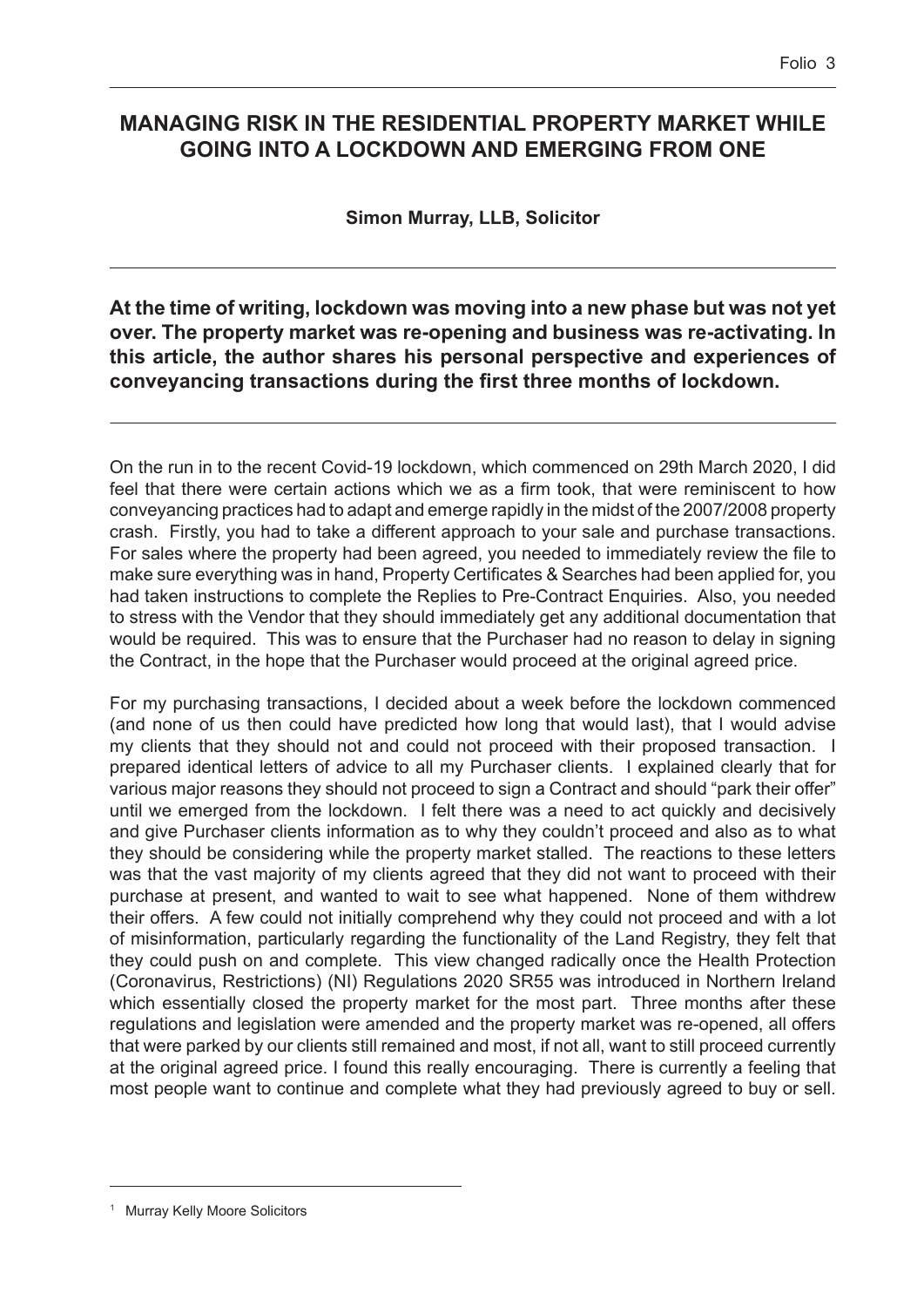Everyone is unsure has to how long this will last for and this will be dependent on a number of factors, including a reduction in valuations of properties and redundancies.

The Estate Agents' reaction to my letters to our Purchaser clients advising them to park their offers was very different. They were initially extremely annoyed at the advice being given and I spoke to quite a few senior Estate Agents and explained clearly to them my rationale on giving this advice. Although this advice was given approximately a week before the lockdown, once it happened I believe the Agents understood then why the advice had been given. Most Estate Agents downed tools completely as soon the lockdown started and effectively ceased operations as the majority of the support staff were furloughed.

While some of my conveyancing colleagues continued to work remotely, my main task was to try and keep in touch with clients and reassure them that their transaction had only been paused. Despite what clients thought you still had to repeat that you could not convey a property during the lockdown as certain things were not fully functioning, namely the Land Registry, other authorities that dealt with Property Certificates & Searches, removal companies and Lenders. To attempt to push on with things regardless I felt was reckless, but certain legal firms did. Some firms in my opinion were acting contrary to the stay-athome guidelines and the Covid19 legislation. These firms interpreted the legislation loosely to fit in with their clients or their own wishes. Others in my opinion clearly were in breach of the legislation in getting their clients to sign Contracts and completing transactions during the lockdown. Some of these actions were encouraged by those few Agents that were still operational. There clearly seemed to be confusion as to whether or not you could proceed with the transaction, particularly if the property was vacant. I felt that this wasn't relevant unless a Contract had already been entered into. Some firms felt that they could proceed and enter into a Contract simply because the property was vacant. I therefore found myself on a number of occasions having to advise Vendor clients where properties were vacant that technically if they proceeded with the transaction they were in breach of the legislation. Obviously, these clients wanted to complete their sales as they would be concerned that the property market may crash post lockdown. This was a most difficult and unusual situation I found myself in and I had to spend considerable time trying to resolve these issues during the lockdown.

#### **Disaster planning**

If a legal practice subscribes to Lexcel or any other Quality Management Standard, there is normally a section headed "disaster planning". This requires firms to consider, create and implement a disaster plan. Initially I always thought this was a strange concept and didn't take it too seriously as I never envisaged having to activate our disaster plan. I may have assumed it would only ever be useful if we had a fire in our premises or possibly a cyberattack, but never a pandemic. Still, aspects of that plan that we prepared were useful and put into immediate effect. Facilitating and arranging for remote access to your office is paramount. Your office needs to be able to monitor phone calls and emails to keep things moving. However, we had never tested our disaster plan and therefore I did experience a lot of technical issues during the first few weeks of the lockdown, including the breakdown of my new laptop and old photocopier, Wi-Fi issues and being unable to fully use our case management system. I think it is important going forward that you regularly check your disaster plan to see it is functioning and fit for purpose. This might include, for instance, controlled shutdowns of ICT systems and the testing of resilience and capabilities of remote working in terms of the firms' hardware and software.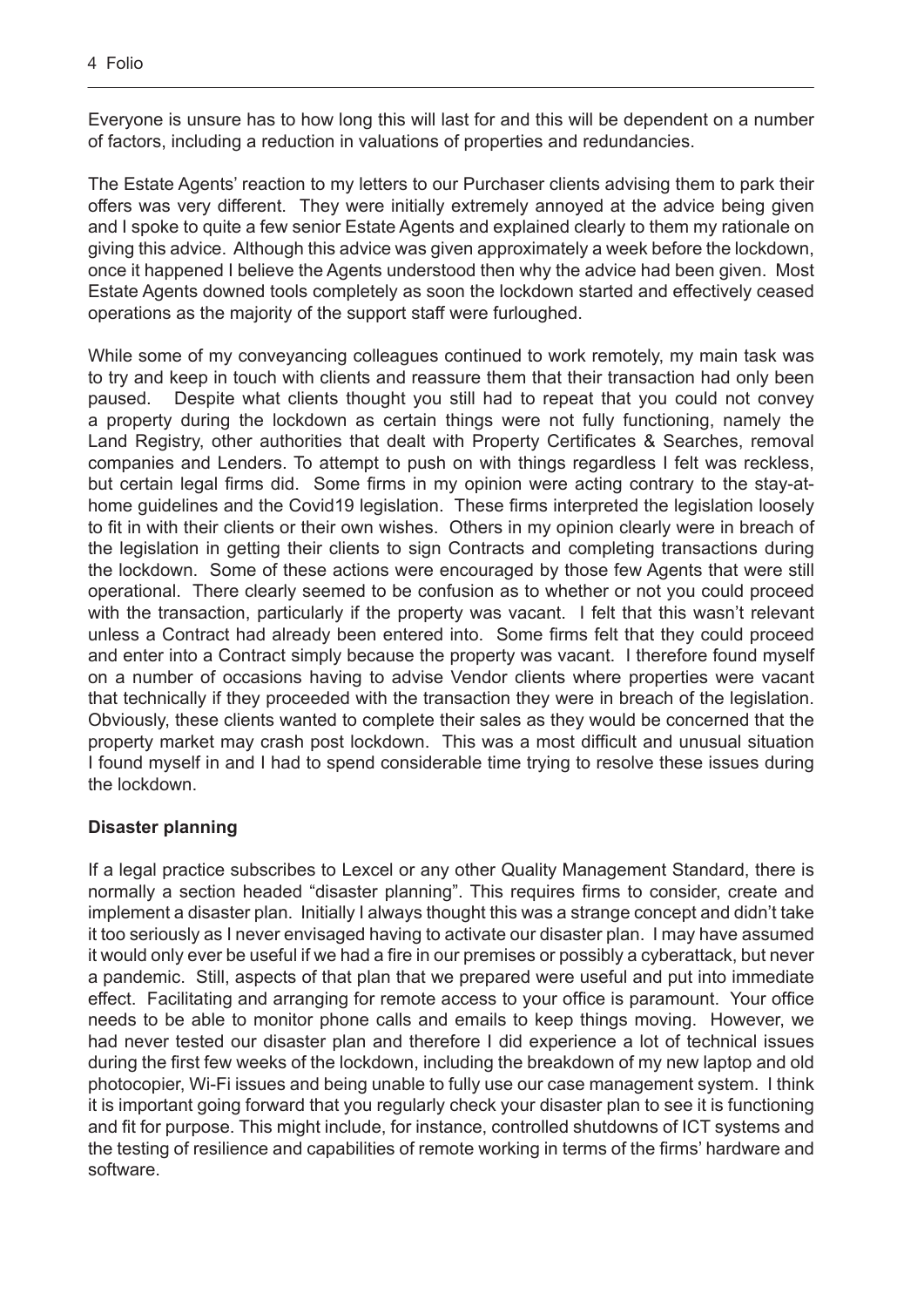I have always worked remotely for one afternoon a week and I am therefore used to it. I have done this for the last 4 or 5 years as I feel you always need to be completely disconnected from the office when you are undergoing the task of checking title or drafting a complicated document. I intend to continue this worthy practice and during it I will also be then testing my remote devices to make sure they are fully functioning.

I still can't believe how busy I was during the first three months of the lockdown. I feel I worked harder during those three months than at any other three months I can remember. The frustration was that I wasn't really achieving anything. The transactions where the client was already in a binding Contract prior to lockdown was a completely different challenge as the Contract had been created. In one particular transaction the time limit for the Mortgage Offer expired. We then had to get this extended and after it was extended my client was then furloughed. Thankfully we were able to jump through these hoops and I am hopeful we will be able to complete this transaction at the agreed delayed completion date.

I did have one sale where the client wanted to enforce a binding Contract although the Purchaser wasn't able to complete on the agreed completion date which was during lockdown. It took some time for me to persuade my client that this would not be in her best interests. Again, and with great difficulty, the client reluctantly agreed to delay the completion. I therefore avoided having to explain to this client the complexities and risks that would be involved in proceeding with a High Court action for breach of Contract. I suspect there will be litigation that arises in these cases if common sense is not adopted in re-negotiating a completion date or one party is simply unable to proceed with the transaction. Like the impact of the 2007/2008 property crash there will be transactions where one or other of the parties can't proceed because of either a Covid-19 incident or a drastic change in circumstances. Previously, back in the property crash, parties couldn't proceed because of the effect of the drastic drop in valuations and various Lenders withdrew Mortgage Offers. I really hope that valuations do not significantly drop. If they don't then the property market should stabilise.

#### **Law Society's General Conditions of Sale**

I am currently involved in the review of the General Conditions of Sale, which has been ongoing for some time and was hopefully nearing its conclusion at the start of March 2020. During lockdown the Conveyancing & Property Committee did a sterling job in releasing various Conveyancing E-nformers to the profession, attempting to advise solicitors as to what to do as the crisis unfolded and the property market suddenly shut down. As things have now started to improve and the market is opening up, they started to consider whether or not they should furnish a set of Covid-19 Special Conditions to cover circumstances where the Covid-19 incident occurred during a transaction. Initially I was opposed to this as I am an advocate of only using Special Conditions to cover actual "special issues" that arise during a particular transaction and not to have a fixed set of Special Conditions for every sale and purchase, but I was very much in the minority. Once the argument was put to me, that if we don't have a template set of Covid-19 Special Conditions, then in every transaction we have to try and negotiate with each solicitor on their individual firms Special Conditions case by case I was then convinced a template was needed. The thought of negotiating case by case on each transaction was unthinkable. This would be torturous, unworkable and impractical.

The Law Society Conveyancing & Property Committee have just issued their proposed set of Covid-19 Special Conditions and these were launched at the same time as the restrictions on conveyancing were lifted in Northern Ireland. They have yet to be tested but I suspect they will be widely used. They are, I believe better to be incorporated into a Contract than not. They allow a delay on completion if any particular Covid-19 incident unexpectedly arises.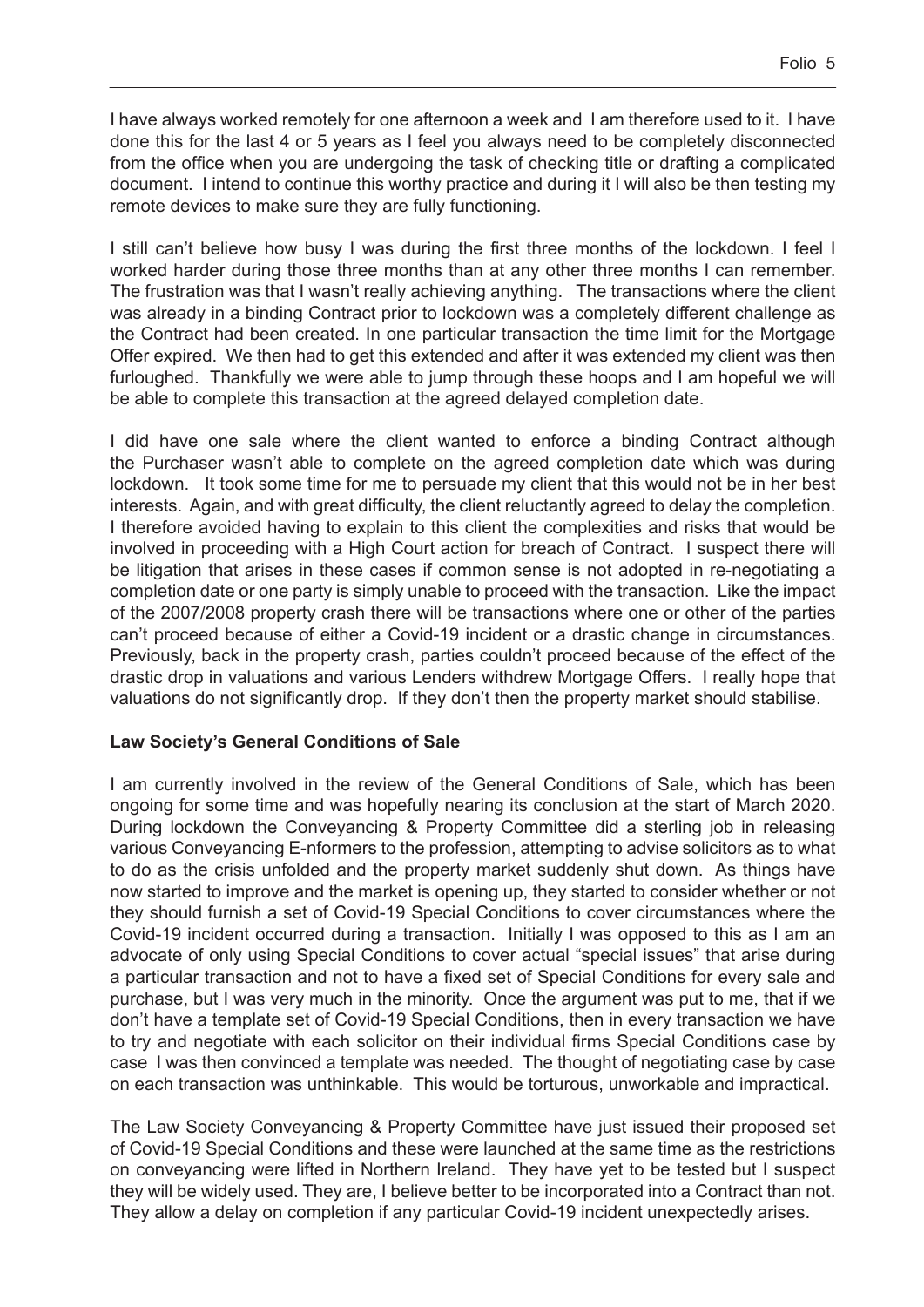It also does not mean that the Contract comes to an end in these circumstances and the parties are to try and proceed as best they can once the incident has been resolved if possible. This situation is not perfect but it is better than nothing. It encourages a goodwill attitude to be adopted between the parties.

I do feel optimistic at the present time in the first week of the re-opening of the property market. There is an enthusiasm to buy and sell and long may this continue. It is impossible to predict what will happen to the property market in the next 6 to 12 months, but I think in the first 3 months of lockdown we have all learned a lot in how to cope in these challenging circumstances. We need to realise the solicitor cannot do everything. There are third parties that also need to be fully remotely operational. If not then the risk escalates. If not, then the risk escalates. There could be a prejudicial entry on a Search, such as a Bankruptcy Notice, Statutory Charge entry or Order Charging Land that is discovered shortly after completion. Alternatively, there may be a Planning or Building Control issue appearing on the local or regional Property Certificate. However, the biggest risk is when the Land Registry is not fully functional and in these circumstances I do not think the property market can effectively operate. If there is a second lockdown, then I think we would all be more prepared for the same and hopefully both the solicitors' practices and all third parties involved in the conveyancing process will be able to operate much more efficiently remotely.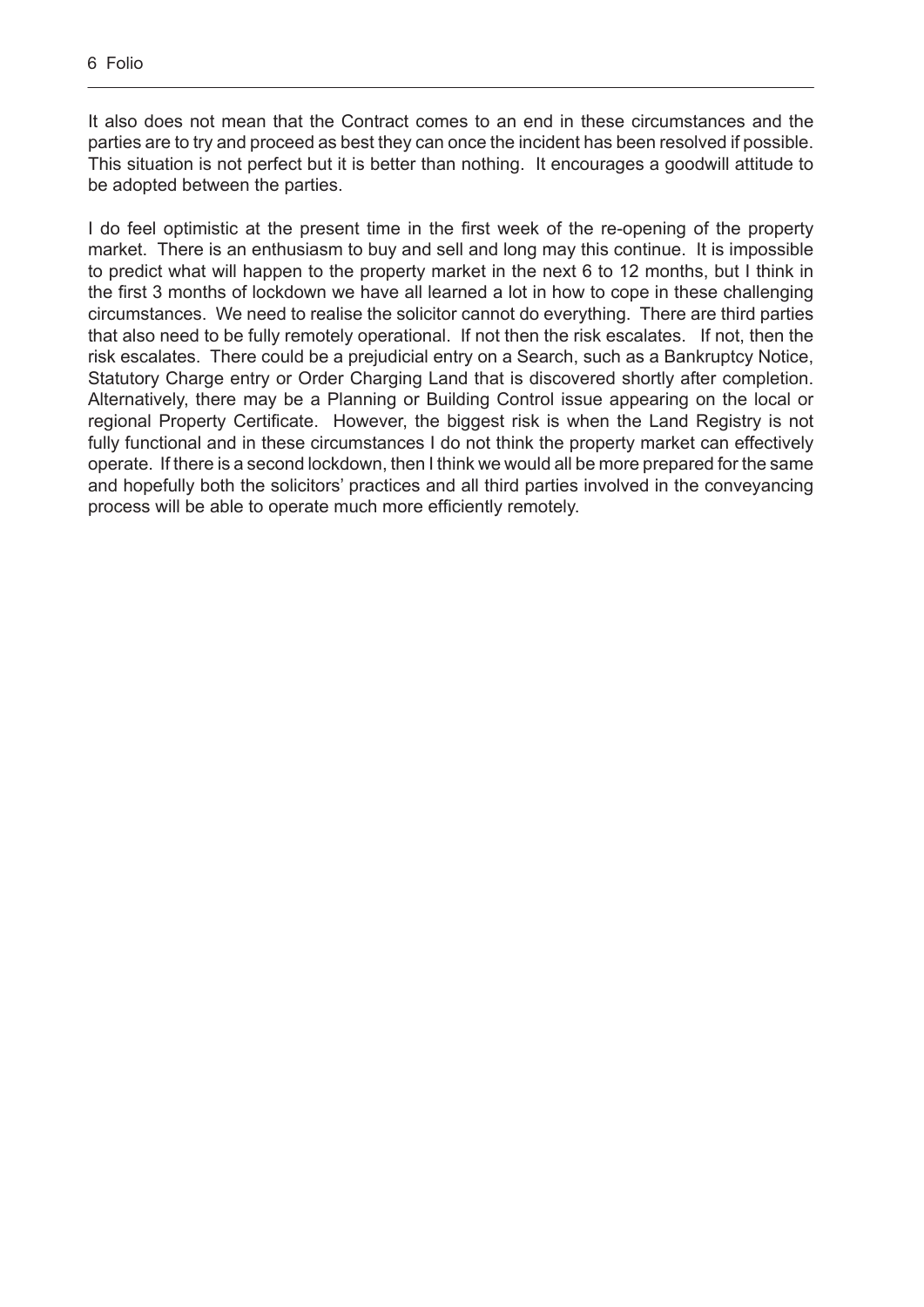# <span id="page-8-0"></span>**THE COMPLEX OUT-WORKINGS OF PROMISSORY ESTOPPEL**

**Ruth Craig, LLB1**

**The case of** *Graham v Graham and Another* **[2020] NICh 7 concerns a sad break down in family relationships and unfulfilled expectations but provides practitioners with a useful example of all the different elements which may be relevant in deciding whether a claimant has made out a case of proprietary estoppel and, if so, the extent of any relief due to him in respect of his claim.**

This case arises out of the increasingly fraught relationship between the plaintiff, a Mr Ernest Graham, now in his early nineties, and his son Matthew, a man in his mid-forties, who is the first named defendant. The second named defendant was Matthew's wife Karen. Ernest is the owner of a farm in County Fermanagh. In the early part of the last decade this comprised several different areas of farm land amounting to almost 300 acres, as well as a farm house and outbuildings on one of the principal holdings ("The Graan"). The whole farm was valued at approximately £3 M.

Much of the farm had been purchased by Ernest's father in the 1930s and Ernest farmed the lands for his whole working life. In the early 1990s Matthew began to farm with his father, having left school after he completed his GCSEs and then studied at Greenmount Agricultural College for three years. On their marriage, Matthew and Karen moved into the farm house at The Graan in 2000 and Ernest and his wife (Matthew's mother) moved into a retirement bungalow nearby.

It was accepted by both parties that Ernest had very much wanted Matthew to continue the family tradition of farming the lands and that Matthew had been promised the farm. There was some dispute about the terms of this promise but the Judge, Lady Justice McBride found that Ernest's promise was on the basis that Matthew would be given the farm because he would continue to actively farm the lands.

Soon after Matthew returned to the farm Ernest gave him the dairy herd and the milk quota; Matthew kept the income from this herd. Matthew then bought more milk quota and built a new shed for the herd; this was financed by a grant and by a loan from the Ulster Bank guaranteed by Ernest. In the early 2000s the parties built a new milking parlour and renovations were carried out to the farmhouse, where Matthew and Karen were now living. These were again financed by means of a loan from the Ulster Bank.

In 2005 another farm in the area, Nixon Hall Estate, came on the market; this amounted to 292 acres of land. This was purchased in the name of Nixon Hall Estate Ltd of which Matthew and Karen were the only directors and shareholders. The purchase price was £1.35 M and

<sup>1</sup> Solicitor and Senior Lecturer, Institute of Professional Legal Studies, Queen's University Belfast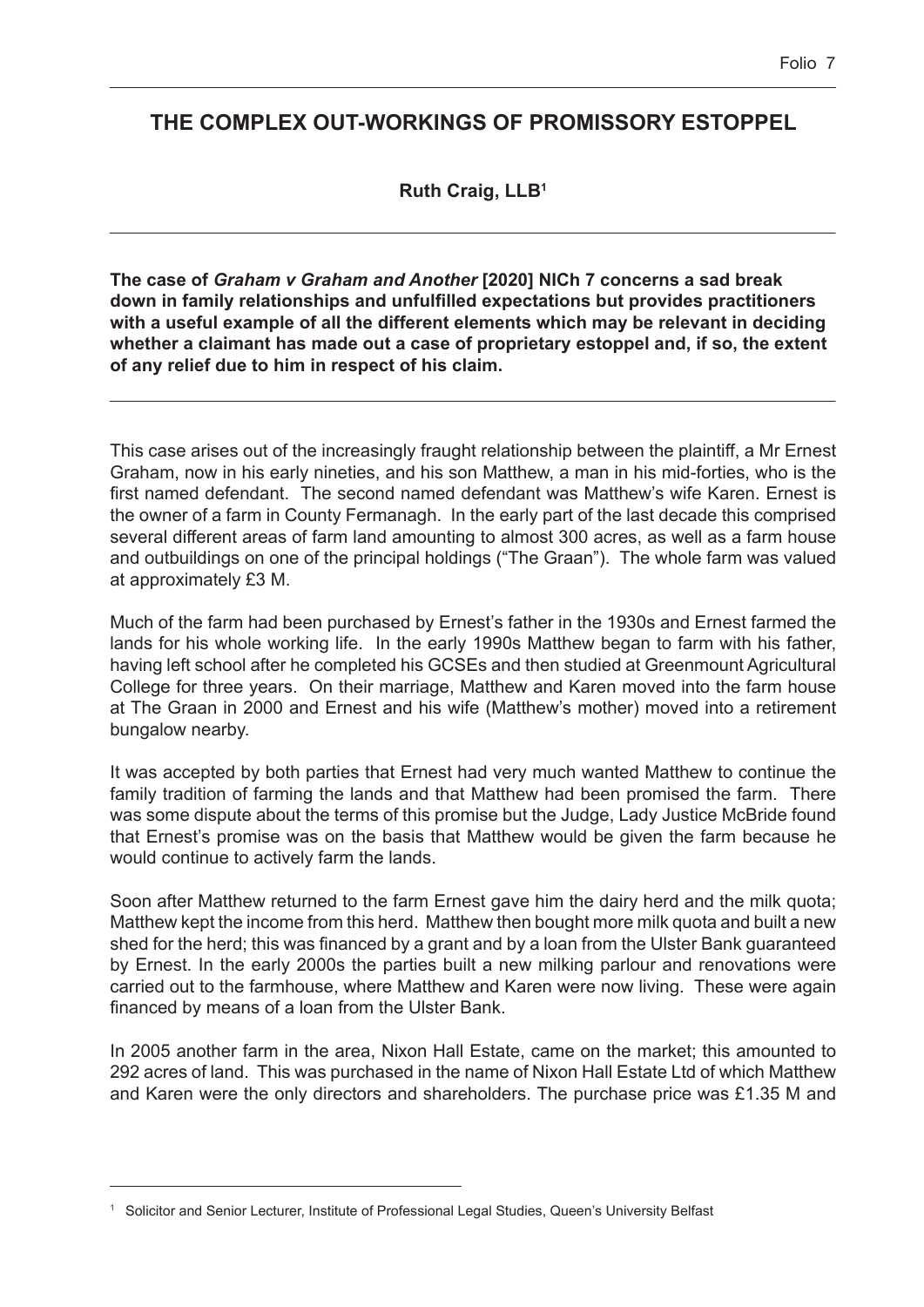this was financed by another loan from the Ulster Bank which also provided Matthew with an overdraft of £850,000 to cover his existing loans with the bank, the costs of purchasing more stock and quota, the cost of building works, and legal costs.

So, by this stage the total amount of indebtedness to the Ulster Bank was £2,245,000; this was secured in part by a personal guarantee from Ernest and his wife (who was the joint owner of the original farm) in the sum of £1.2 M.

In 2007 Matthew refinanced his debt with the Northern Bank. His company obtained £1.6 M. Matthew was granted an overdraft facility of £1 M which was secured on the Nixon Hall lands, other lands which had been bequeathed to Matthew by his uncle, and by a guarantee of £1 M from Ernest and his wife.

In 2008 Matthew bought milking robots for £50,000 but these were never installed.

The company sold Nixon Hall in 2010 for £1.75 M; the loan of £1.6 M from Northern bank was repaid but £1 M was still owed to the bank.

In 2011 the Ulster Bank provided a further overdraft facility of £422,000 - the facility letter bore the signatures of Ernest and his wife but Ernest denied that he had signed this letter. The matter was reported to the police and a police officer gave evidence that an expert had advised that the signatures were forgeries and that both Matthew and Karen had "no comment" when interviewed about this. The file is currently with the PPS. There are ongoing proceedings against Ernest in respect of monies owed to the bank in respect of monies advance in accordance with the facility letter.

In 2012 Matthew was granted planning permission for an anaerobic digester on his father's lands.

In 2013 the relationship between Ernest and Matthew began to break down when the Northern bank issued proceedings against Ernest and his wife for £1 M under their guarantee; this was because Matthew had failed to make repayments; the Bank had already repossessed Matthew's own lands. Ernest stated that he only became aware of the Northern Bank's claim at the point it issued proceedings. At this point Ernest, who was very distressed, informed some of his eight daughters about the situation and this led to a meeting with his solicitor accompanied by these daughters and Matthew. This meeting did not go well. Matthew wanted to re-finance his loan with the Bank of Ireland and to install the digester as a means of creating extra income (it seems that Matthew had also hoped to sell building sites and, at one point to sell part of his father's lands to a quarry company). The rest of the family present at the meeting did not accept that Matthew's proposals were sensible and Matthew left the meeting.

In the end Ernest sold some of his lands and sold his holiday home in Rossnowlagh to one of his daughters (who made significant personal sacrifices to purchase this house); this raised £1 M to repay the Northern bank.

By this time the relationship between father and son had deteriorated dramatically. Matthew wrote to his father stating that the latter had, "…had his day…", that he should hand over the lands to him and that he should not have capitulated to the bank.

Matthew did not attend his mother's funeral.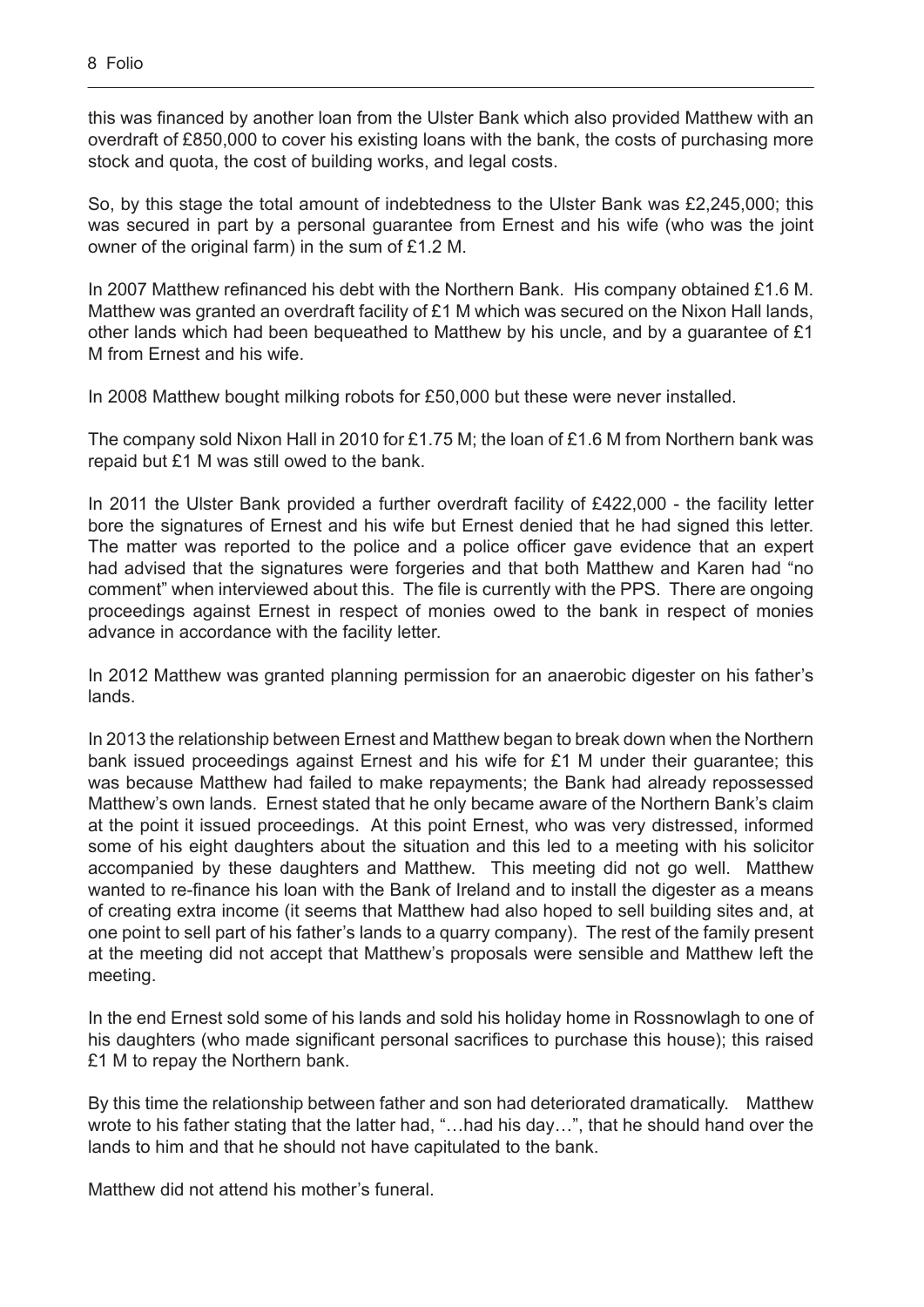Ernest was now concerned that Matthew was no longer farming the lands. He was shocked by the run down state of the farm (which led to fines from the Department of Agriculture); Matthew failed to restock after he received compensation for his herd which had to be put down following an outbreak of TB; and employees from a consultancy firm approached him to sign over the farm to allow the digester to be installed. This upset him very much.

By this stage Ernest had concluded that Matthew did not intend to farm the lands and he was concerned that Matthew's plans could endanger the continued existence of the farm. Ernest was also dependant on the farm for his own income.

Ernest's solicitor wrote to Matthew instructing him to stop farming some specific parts of the lands so that Ernest could let these out. Ernest then realised that Matthew was not actively farming any of the lands but had let the remaining lands to other farmers. Ernest informed Matthew that he did not have the right to do this and that if Matthew was not going to farm the lands himself, Ernest would let the whole farm and receive the income from these lettings. Matthew obstructed this by spreading slurry on the lands; this led to Ernest seeking injunctive relief.

In the current proceedings (commenced in 2017) the plaintiff sought damages for trespass, a declaration that he was the sole owner of the lands and an injunction restraining Matthew from interfering or trespassing on his lands.

Matthew counterclaimed that he had an equitable interest in the lands by reason of the operation of the doctrine of proprietary estoppel and sought a declaration that the lands vested in him absolutely together with damages and injunctive relief.

Lady Justice McBride found that Ernest both explicitly and impliedly promised Matthew that he would inherit the farm and that Ernest's actions from when Matthew was at school and throughout the years until their relationship began to deteriorate reinforced this promise. Until relatively recently, Ernest's will left the whole farm to Matthew (although his current will divides his property equally between all of his children).

However, the learned Judge found that this promise was always conditional Matthew actively farming the lands and doing so in a competent and business-like fashion so that there would be a farm to pass on to the next generation.

Her Ladyship set out the relevant legal principles in respect of the doctrine of proprietary estoppel as summarised by Lewison LJ in the case of *Davies & Anor v Davies* [2016] EWCA Civ 463 at para [38] (emphasis added):

*"i. Deciding whether an equity has been raised and, if so, how to satisfy it is a retrospective exercise looking backwards from the moment when the promise falls due to be performed and asking whether, in the circumstances which have actually happened, it would be unconscionable for a promise not to be kept either wholly or in part: Thorner v Major [2009] UKHL 18, [2009] 1 WLR 776, [2009] 3 All ER 945 at [57] and [101].*

*ii. The ingredients necessary to raise an equity are (a) an assurance of sufficient clarity (b) reliance by the Claimant on that assurance and (c) detriment to the Claimant in consequence of his reasonable reliance: Thorner v Major at [29].*

*iii. However, no claim based on proprietary estoppel can be divided into watertight compartments. The quality of the relevant assurances may influence the issue of reliance;*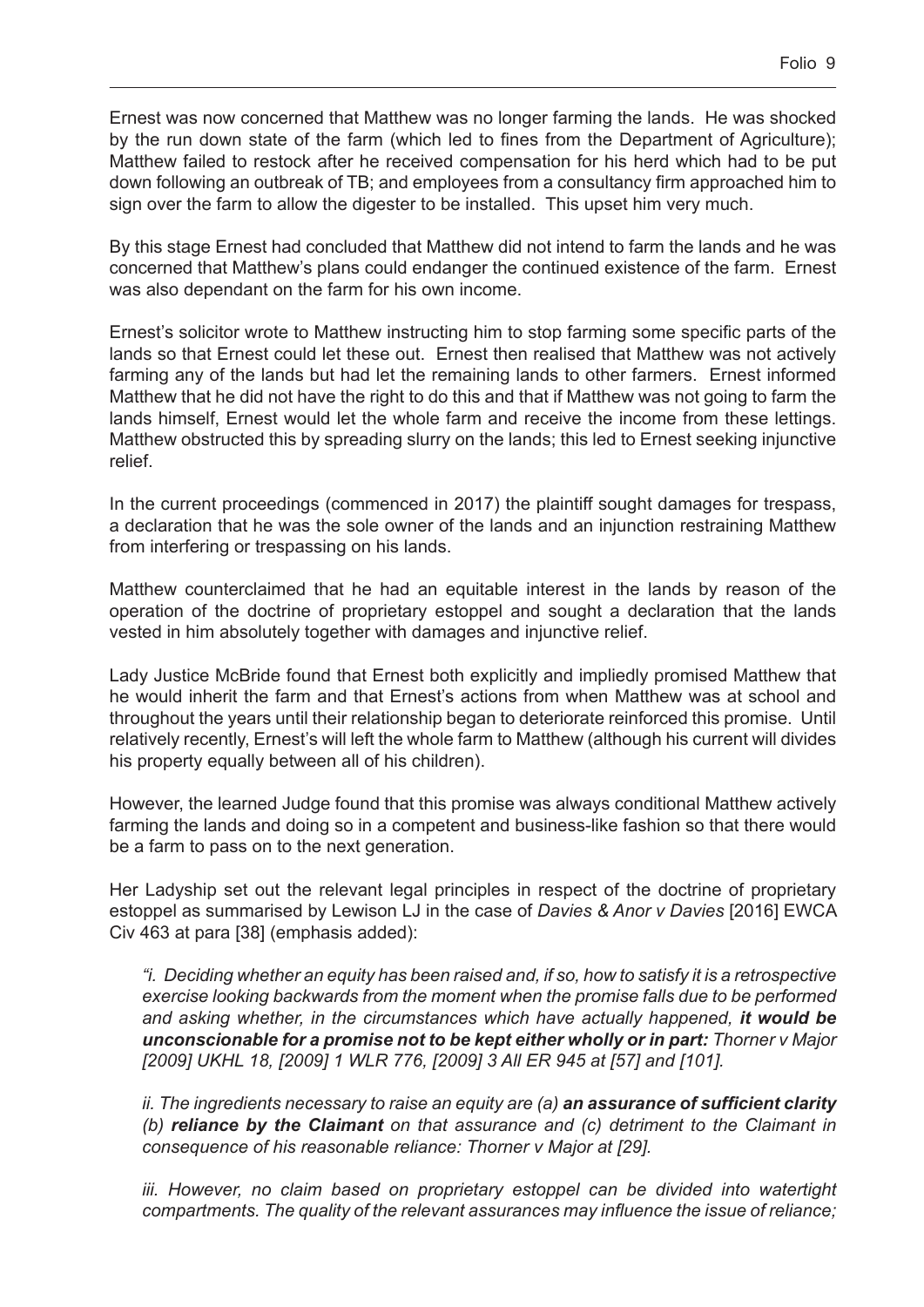*reliance and detriment are often intertwined, and whether there is a distinct need for a `mutual understanding' may depend on how the other elements are formulated and understood: Gillett v Holt [2001] Ch 210, [2000] 2 All ER 289 at 225.*

 *iv. Detriment need not consist of the expenditure of money or other quantifiable financial detriment, so long as it is something substantial. The requirement must be approached as part of a broad inquiry as to whether repudiation of an assurance is or is not unconscionable in all the circumstances: Gillett v Holt at 232; Henry v Henry [2010] PC3 at [38].*

 *v. There must be a sufficient causal link between the assurance relied on and the detriment asserted. The issue of detriment must be judged at the moment when the person who has given the assurance seeks to go back on it. The question is whether (and if so to what extent) it would be unjust or inequitable to allow the person who has given the assurance to go back on it. The essential test is that of unconscionability: Gillett v Holt at 232.*

 *vi. Thus the essence of the doctrine of proprietary estoppel is to do what is necessary to avoid an unconscionable result: Jennings v Rice [2002] EWCA Civ 159.*

 *vii. In deciding how to satisfy any equity the court must weigh the detriment suffered by the Claimant in reliance on the Defendant's assurances against any countervailing benefits he enjoyed in consequence of that reliance: Henry v Henry at [51] and [53].*

 *viii. Proportionality lies at the heart of the doctrine of proprietary estoppel and permeates its every application: Henry v Henry at [65]. In particular there must be a proportionality between the remedy and the detriment which is its purpose to avoid: Jennings v Rice at [28] (citing from earlier cases) and [56]. This does not mean that the court should abandon expectations and seek only to compensate detrimental reliance, but if the expectation is disproportionate to the detriment, the court should satisfy the equity in a more limited way: Jennings v Rice at [50] and [51].*

*ix. In deciding how to satisfy the equity the court has to exercise a broad judgmental discretion: Jennings v Rice at [51]. However, the discretion is not unfettered. It must be exercised on a principled basis, and does not entail what HH Judge Weekes QC memorably called a `portable palm tree': Taylor v Dickens [1998] 1 FLR 806 (a decision criticised for other reasons in Gillett v Holt)."*

Her Ladyship emphasised that the motivating force behind the doctrine is disapproval of unconscionable behaviour. In deciding whether proprietary estoppel is established the court considers the three elements of representation, reliance and detriment but it does so, "in the round" to decide whether in all the circumstances of the case, it would be unconscionable for the person making the promise to resile from that promise.

Similarly, in deciding on what, if any, relief is appropriate, the aim of the court is to avoid an unconscionable outcome; it has to exercise a broad judicial discretion to make such orders as are necessary to achieve a just result. This discretion must be exercised on a principled basis. In *Davies* (para [39]) Lewison stated:

 *"There is a lively controversy about the essential aim of the exercise of this broad judgmental discretion. One line of authority takes the view that the essential aim of the discretion is to give effect to the Claimant's expectation unless it would be disproportionate*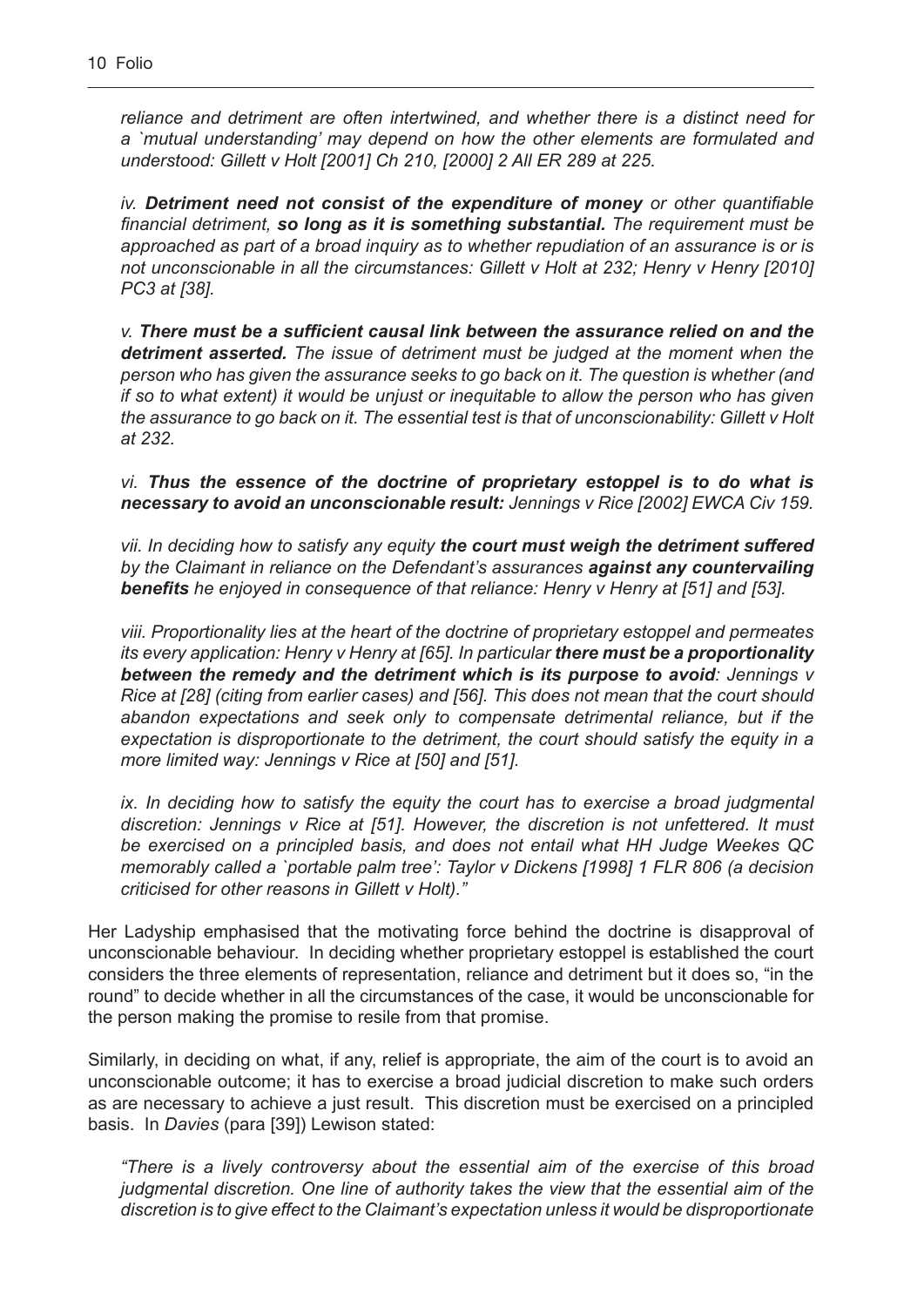*to do so. The other takes the view that essential aim of the discretion is to ensure that the Claimant's reliance interest is protected, so that she is compensated for such detriment as she has suffered. The two approaches, in their starkest form, are fundamentally different…Logically, there is much to be said for the second approach. Since the essence of proprietary estoppel is the combination of expectation and detriment, if either is absent the claim must fail. If, therefore, the detriment can be fairly quantified and a claimant receives full compensation for that detriment, that compensation ought, in principle, to remove the foundation of the claim: Robertson: [2008] Conv 295. Fortunately, I do not think that we are required to resolve this controversy on this appeal."*

In Madam Justice McBride's view the court should not simply either grant the expectation or compensate for detrimental reliance; either of these approaches could lead to an unfair outcome. The aim of the court is to make orders which will produce a just and fair result. In some cases, where there is a clear expectation and the conditions for granting it have been fulfilled then only granting that expectation will produce a fair result. In other cases the expectation may be uncertain or it may be out of all proportion to the detriment suffered or the conditions for the expectation have not have been met; in these circumstances, compensation may produce a fair outcome. However, in most cases, what is fair will be somewhere in the middle between expectation and detriment.

Her Ladyship decided that, in exercising her discretion she should take the following factors into account (para [18]):

- "a. What was promised or what was the expectation?
- b. What conditions were attached to the promise?
- c. Were the conditions fulfilled in full or in part or to what extent where they fulfilled?
- d. What detriment has the Claimant suffered past, present and future?
- e. Have circumstances changed for the promisor or the Claimant since the time of the promise which would have an effect on what is now a just outcome – See *Uglow v Uglow* [2004] EWCA Civ 987?
- f. What benefits has the Claimant obtained as the result of his or her reliance on the promise?
- g. Has there been any misconduct by the Claimant or any oppressive conduct or misconduct by the promisor?
- h. Is there a need for a clean break?
- i. Are there any tax implication with regard to the proposed terms of relief?
- j Are there others who have a claim on the estate?"

Each case is fact-specific but the overarching requirement is to achieve a fair outcome (to avoid an unconscionable outcome).

Having decided that Ernest had promised to give Matthew the farm but that this promise was conditional on Matthew actually farming the land in a competent manner, her Ladyship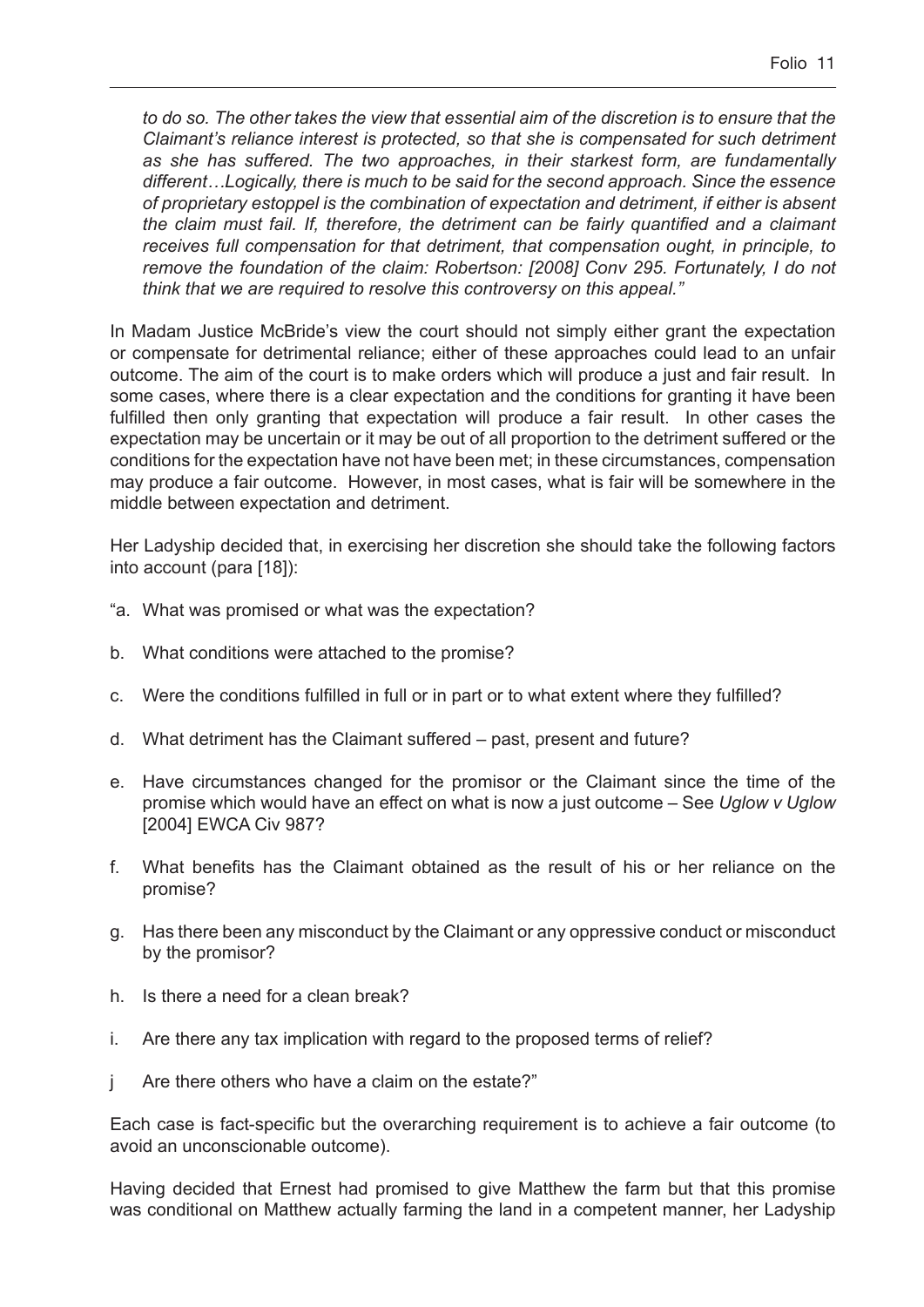went on to consider whether Matthew had suffered any detriment. The Judge decided that Matthew had not suffered any financial detriment: he had received free accommodation and an income from the farm and all of his expenditures on the farm had been financed by loans which were rolled into the Northern Bank loan repaid by his father.

However, her Ladyship found that Matthew had suffered a substantial non-monetary detriment. As a result of the promise, Matthew left school after his GCSEs and went to Greenmount College. He had passed his 11 plus examination and attended a good grammar school. If he had not been promised the farm he could have made more of his studies and gone on to third level education leading to another profession. His decision to become a farmer was a life-changing decision with far-reaching consequences which determined his career, where he and his family would live and how they would spend their time and money.

In light of this her Ladyship had considered the factors set out above to decide whether it was unconscionable for Ernest to change his will to divide the farm equally between his eight children rather than leaving it to Matthew.

The Judge found that Matthew had fulfilled the promise to farm the land for a period of 21 years. After the purchase of Nixon Hall the level of debt brought challenge and, rather than tightening his belt, Matthew continued to live a luxurious lifestyle; instead of dealing with the debt, he increased his borrowings; and instead of farming he sought to deal with the debt by getting involved in non-farming activities such as the sale of building sites and the bio digester. He kept and spent the compensation for his herd and later sold off farm machinery; he later rented out lands and farm buildings. By 2014, Matthew had decided that he was not going to farm and allowed the farm to fall into disrepair. Her Ladyship found that after 21 years Matthew believed that he had an entitlement to the farm and could do as he pleased with it and that he considered himself to be a "gentleman farmer". His failure to deal with the debt meant that the whole farm could have been lost, leaving nothing to pass on to the next generation. Without the sacrifice of Ernest and Matthew's sister who bought the holiday home, Matthew would have tried to borrow more and more until there would have been no equity left in the farm and it would have had to be sold. It was only Ernest's actions which ultimately prevented the whole farm being lost by Matthew's recklessness and mismanagement.

Her Ladyship also found that Matthew enjoyed free accommodation and a good income form the farm but that this was in lieu of wages for his work. The debt of £1 M was in part to fund works on the farm but most of the debt accrued because of Matthew's recklessness and luxurious lifestyle. For this reason she found that Matthew had had the benefit of the £1 M as well as the proceeds of the machinery, single farm payments and the TB compensation money. However, these monies largely relate to income to which he would have been entitled because of his work as a farmer.

In terms of detriment, Matthew lost the opportunity to purchase his own home and to have another career along with the income that career would have generated.

The judge considered that Matthew had behaved very badly towards his elderly father and had caused him much stress and upset; further he had failed to make contact with his father, had sent him a hurtful letter and had pressurised him to install the bio digester. He displayed no insight into the pain he had caused.

Her Ladyship made no finding as to the allegation of the forged signature as the court had not heard evidence on this but she did find that there had been litigation misconduct by Matthew because he had not provide discovery of financial documentation until after an accountant acting for Ernest had been engaged to provide a report and had given evidence to the court.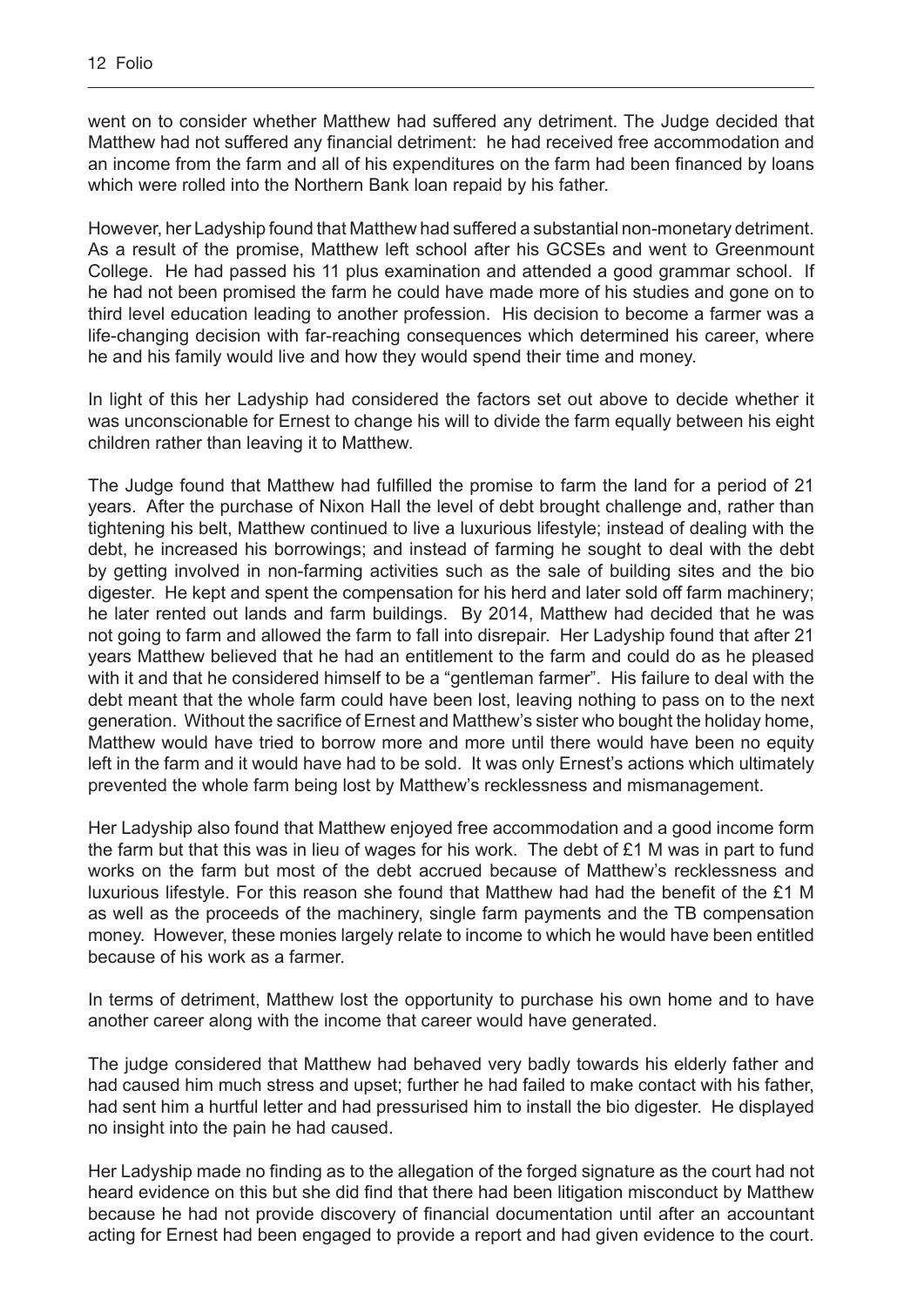The moral claims to Ernest's estate of Matthew's seven sisters should also be taken into account, especially as one of these sisters is now caring for her father and she helped to pay off the debt.

Taking all of these factors into account the Judge found that it was unconscionable for Ernest to renege on his promise and that it would not be adequate compensation to leave Matthew one eighth share of his farm.

However Matthew's breach of the condition satisfied her Ladyship that this was not a case where equity demanded that the expectation (to receive to whole farm) should be satisfied. Although Matthew had suffered detriment he had obtained the benefit of income and rent free accommodation as well as almost £1 M which was paid off by his father.

Considering all the circumstances, including the need to make a clean break, her Ladyship made an order giving Matthew the farm house and out buildings at the Graan together with 48 acres of land. This equated to approximately £0.5 M. For the avoidance of doubt she stated that it was her view that Matthew had no further claim on Ernest's estate and that the latter was free to leave his remaining estate as he wished.

The award to Matthew was greater than a Calderbank offer of £150,000 made by Ernest. However, as her Ladyship had found that there had been litigation misconduct by Matthew she made no order as to costs.

The learned judge stayed the order for 28 days to allow the parties, if they wished to agree a different method by which Matthew would receive money/lands equating to £500,000.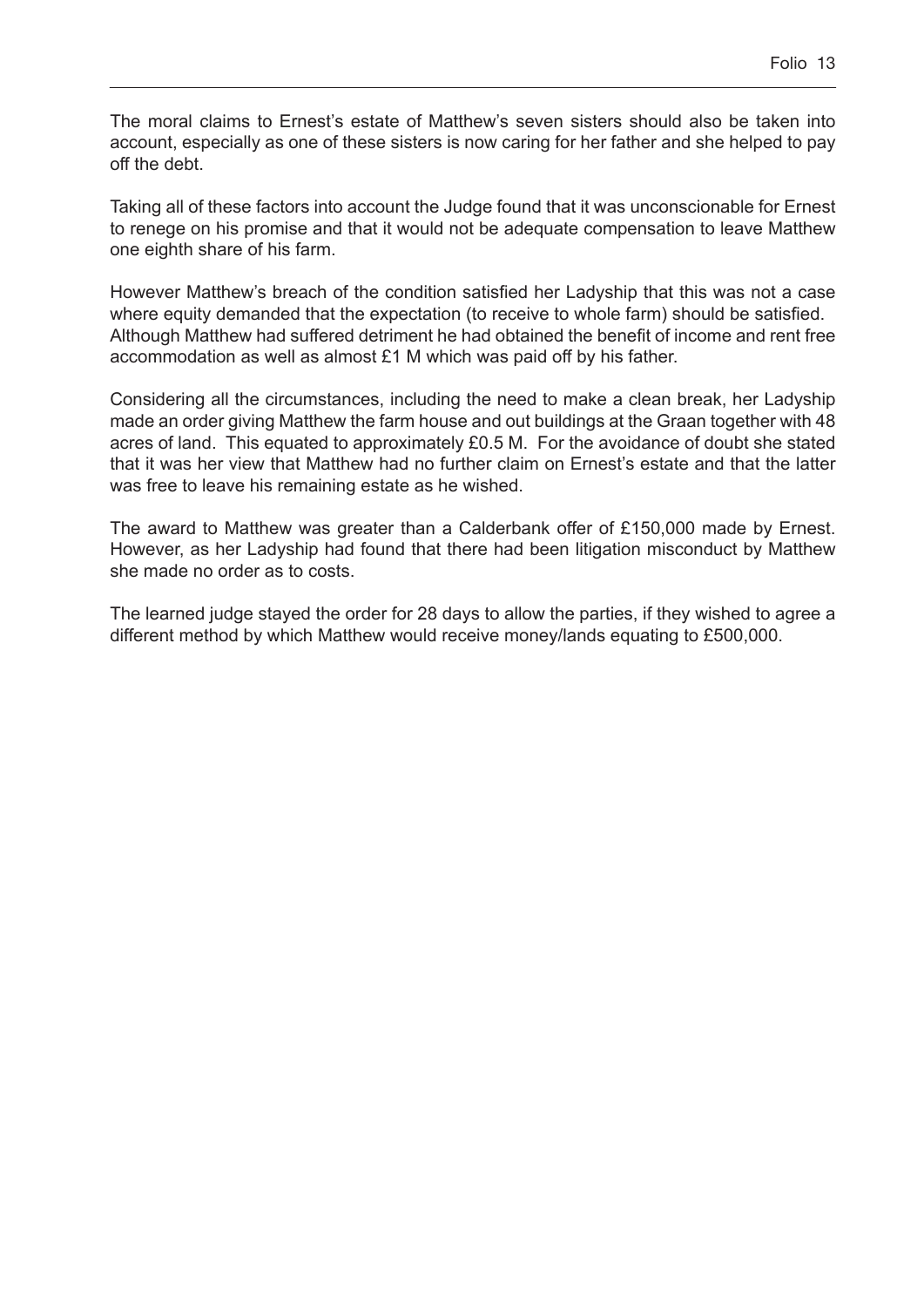# <span id="page-15-0"></span>**FREEHOLD FLATS IN NORTHERN IRELAND**

#### **AND**

# **THE INSTRUCTIONS IN THE NORTHERN IRELAND VERSION OF THE LENDERS' HANDBOOK**

**Neil Faris1**

**In this article the author examines whether there can be good and marketable title to flats in Northern Ireland held under freehold title. since this question is currently**  looming for residential conveyancing solicitors in Northern Ireland<sup>2</sup>. The author **suggests that the answer should be a clear 'yes', but will require a revision of attitude by the majority of institutional lenders in their standard instructions to solicitors in Northern Ireland.**

The first point to be made, of course, is that residential conveyancing solicitors would recognise the conveyancing of flats as one of the most difficult areas of practice. As they well know, scrupulous attention must be given to the definitions of all elements of the flat and of the building of which it forms part, the easements for support, access and user of common areas and the cross covenants required to ensure maintenance, repair and provision of services. These problems must be addressed and successfully solved whether the title is leasehold or freehold. This article examines how these matters may be addressed and successfully solved in the case where the title is freehold.

Of course, there are further important questions relating to other categories of freehold conveyancing such as 'flying freeholds'. There is also a particular conveyancing niggle in respect of maisonettes. It is intended to examine these in a further article in a subsequent *Folio*, but for now the concentration is on freehold flats as such.

It is suggested that, as a practical matter, the starting point must be the attitude of institutional lenders to the acceptability of flats held in freehold as security for any loan. Of course, as residential conveyancing solicitors know, the ultimate 'guide' on title questions for institutional lenders is the document known as the 'Lenders' Handbook' ('the Handbook<sup>3</sup>').

They recognise also that it is important to consider the influence of the Handbook in every transaction: even where a purchaser has the full cash price and does not need to rely on borrowing, that purchaser has to be advised that any proposed sale of the flat at a subsequent date might fall apart if the freehold nature of the title to the flat is not to the satisfaction of an

<sup>1</sup> I gratefully acknowledge the assistance of Maurice J McIvor, Solicitor, with whom I have discussed the difficult issues dealt with here and he has kindly considered and commented on a draft of this article, but I alone am responsible 2

See *Hickland v McKeone* [2018] NIQB 81 and article thereon by Ruth Craig in the previous issue of *Folio 2019 2 Folio 23*

<sup>&</sup>lt;sup>3</sup> Initially published by the Council of Mortgage Lenders, now the UK Finance Lenders' Handbook for Conveyancers.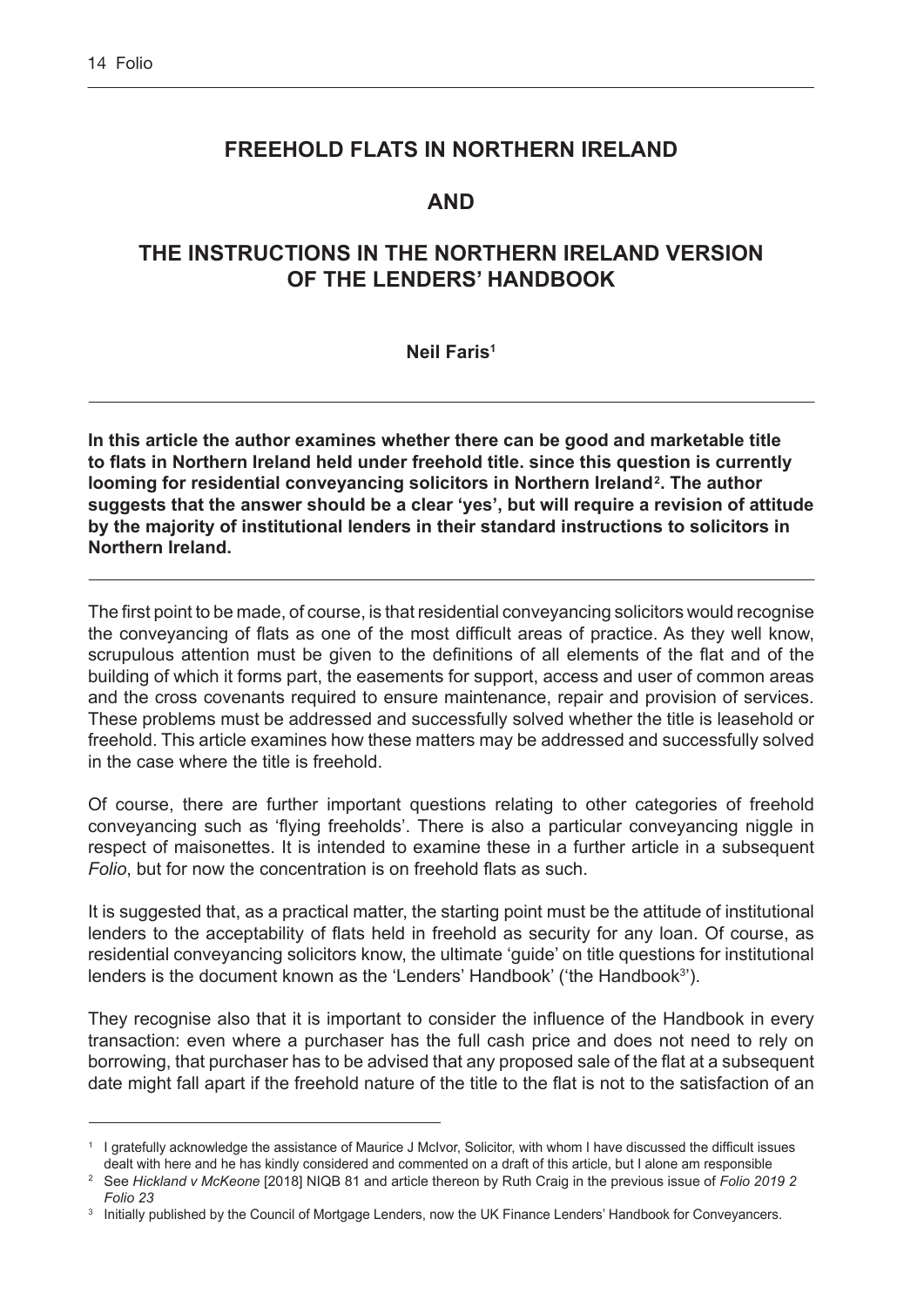institutional lender who is otherwise prepared to lend on the security of the flat to enable the purchaser to proceed.

The Handbook was issued by the Council of Mortgage Lenders ('CML'), and is now integrated into a new trade association known as UK Finance ("UKF"). The UKF is a trade association of institutional lenders<sup>4</sup> who lend on property in the United Kingdom residential property market and they have, so far as possible, standardised in the Handbook their instructions on what is acceptable title and on the other aspects of residential conveyancing transactions.

There are versions of the Handbook for each jurisdiction in the United Kingdom and in this article we are, of course, concerned only with the Northern Ireland version of the Handbook. It is issued online, so in every case the conveyancer should check online to be assured that access is to the most up to date version.<sup>5</sup>

The Handbook is in two parts. Part 1 contains the 'standing instructions' agreed by all the UKF lenders who lend into the Northern Ireland residential property. Part 2 contains the specific instructions that any UKF lender wishes to stipulate in regard to any provision in Part 1.

Thus, any residential conveyancing solicitor in Northern Ireland, acting for a lender to secure any loan on a Northern Ireland residential property<sup>6</sup>, must observe firstly all the general instructions in Part 1 of the Handbook but also secondly the specific instructions in Part 2 that the particular UKF lender stipulates must be followed.

All of this, of course, says nothing new to solicitor readers who practise in residential conveyancing in Northern Ireland, but the detail is set out so that other readers may comprehend what is involved when a residential conveyancing solicitor, acting for a UKF lender (and for the borrower<sup>7</sup>), is faced by a freehold title to a flat which the borrower wishes to purchase.

Thus, the first port of call for the solicitor is the instructions in Part 1 of the Handbook.

Section 5 deals with 'Title' and section 5.5 sets out the position of UKF lenders on 'Flying freeholds, freehold flats and other freehold arrangements'.

It is obviously important for the solicitor to read section 5.5 in detail and so it is set out in the Annex for ease of reference.

Note in particular:

- If the property is a freehold flat the conveyancer must check with the lender to see if it will be acceptable as security;
- If the lender is prepared to accept such title the conveyancer must report that the title is a freehold flat or flying freehold;

<sup>4</sup> It has since 1 July 2017 been integrated into a new trade association known as 'UK Finance'.

<sup>5</sup> This article is correct at time of writing

 $^6$  Of course, it will be generally known that in Northern Ireland it is still permissible for a solicitor to act for the borrower/ purchaser in a residential property conveyancing transaction as well as for the (institutional) lender – but that does not detract from the solicitor's obligation to faithfully follow and perform the lender's instructions in accordance with the Handbook and any other instructions which may be specified in the letter of instructions from the lender to the solicitor

<sup>7</sup> See footnote 4, above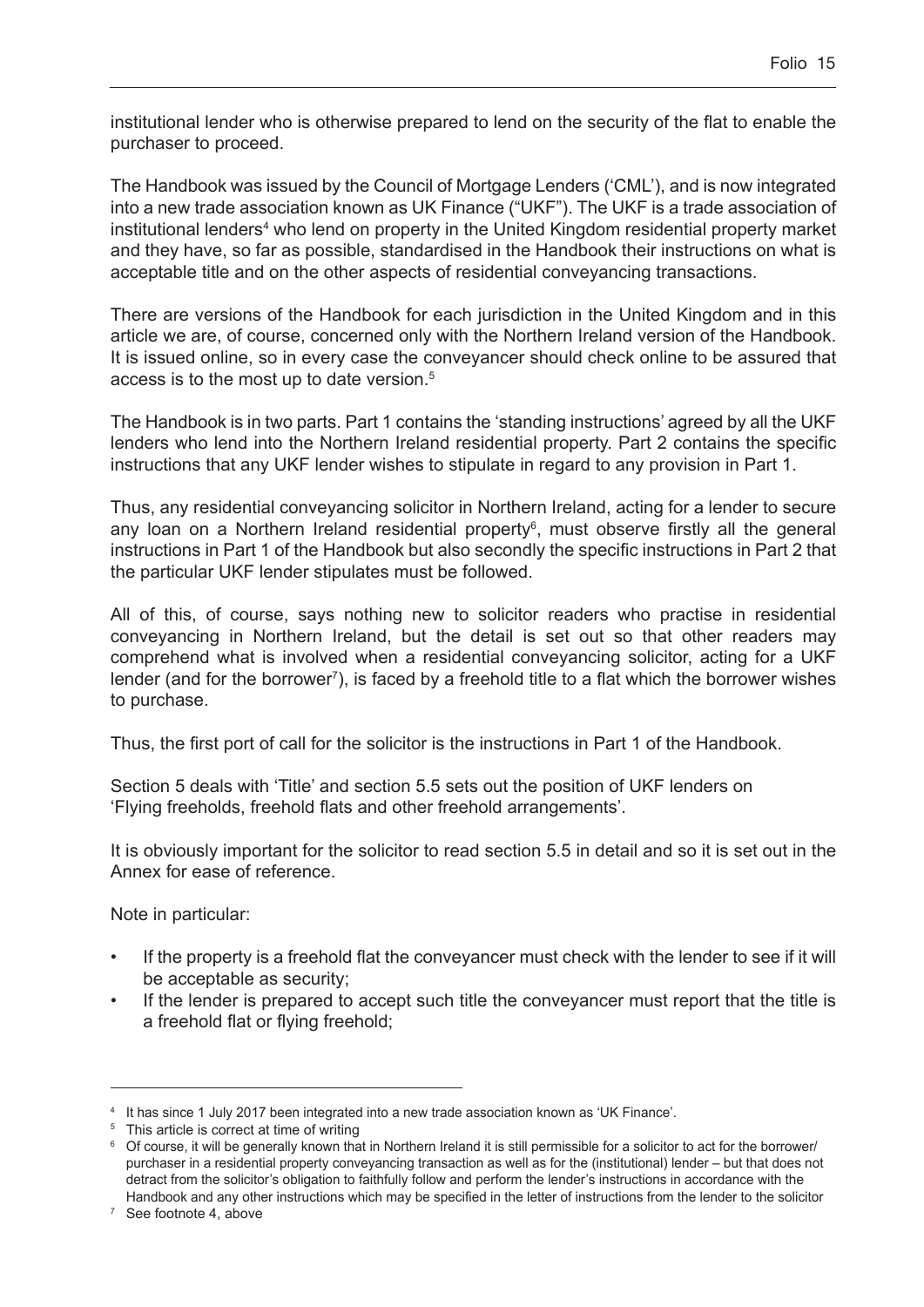- The property must have all necessary rights of support, protection and entry for repair as well as a scheme of enforceable covenants that are also such that subsequent buyers are required to enter into covenants in similar form (emphasis added);
- the conveyancer must certify that the title is good and marketable; and
- in the case of flying freeholds the conveyancer must send a plan of the property clearly showing the part affected by the flying freehold;

On its face, then, section 5.5 in Part 1 does not impose a bar on lending in Northern Ireland where the property to secure the loan is a freehold flat.

Note, however, the specific requirement (underlined for emphasis) that there must be

" . . . a scheme of enforceable covenants that are also such that subsequent buyers are required to enter into covenants in similar form."

Most residential conveyancing solicitors would rightly recoil with dismay at this requirement as adding a new level of complication to the transaction, not to mention the need to check that each other flat owner is similarly bound by this provision.

But for practical purposes, queries about any such 'scheme of enforceable covenants' become moot (in the case of most of the lenders) when one looks at the UKF lenders' specific instructions in regard to lending on freehold flats as set out in Part 2 of the Handbook.

One can gain access to all the UKF lenders Part 2 instructions through the UKF website<sup>8</sup> which helpfully sets out the relevant Section 5 questions and lists the answers of all the UKF lenders.

In answer to question 5.5.1 (b) 'Do you lend on freehold flats?'

- 39 lenders simply state 'No';
- 3 lenders advise that further enquiry should be made to them;
- 11 seem prepared to lend in special circumstances; and
- Only 2: Royal Bank of Scotland and Ulster Bank, say 'Yes' provided the loan is less than 90% of the valuation

From these responses it is clear that the market of lenders (at least in the form of the UKF lenders, and apart from Royal Bank of Scotland and Ulster Bank) effectively says 'No' to lending on freehold flats in Northern Ireland

But is that an informed view based on the specific provisions of Northern Ireland property law?

It is suggested that there may be a mistaken assumption in the Handbook and in most of the Lenders' Part 2 Instructions that Northern Ireland follows English law on the question of the running of covenants in respect of the freeholds.

This is not the case. The correct position under Northern Ireland law may be explained as follows<sup>9</sup>:

<sup>8</sup> See footnote 3: accessed 20 March 2020

<sup>&</sup>lt;sup>9</sup> See also Ruth Craig's article in the previous issue of Folio which sets this out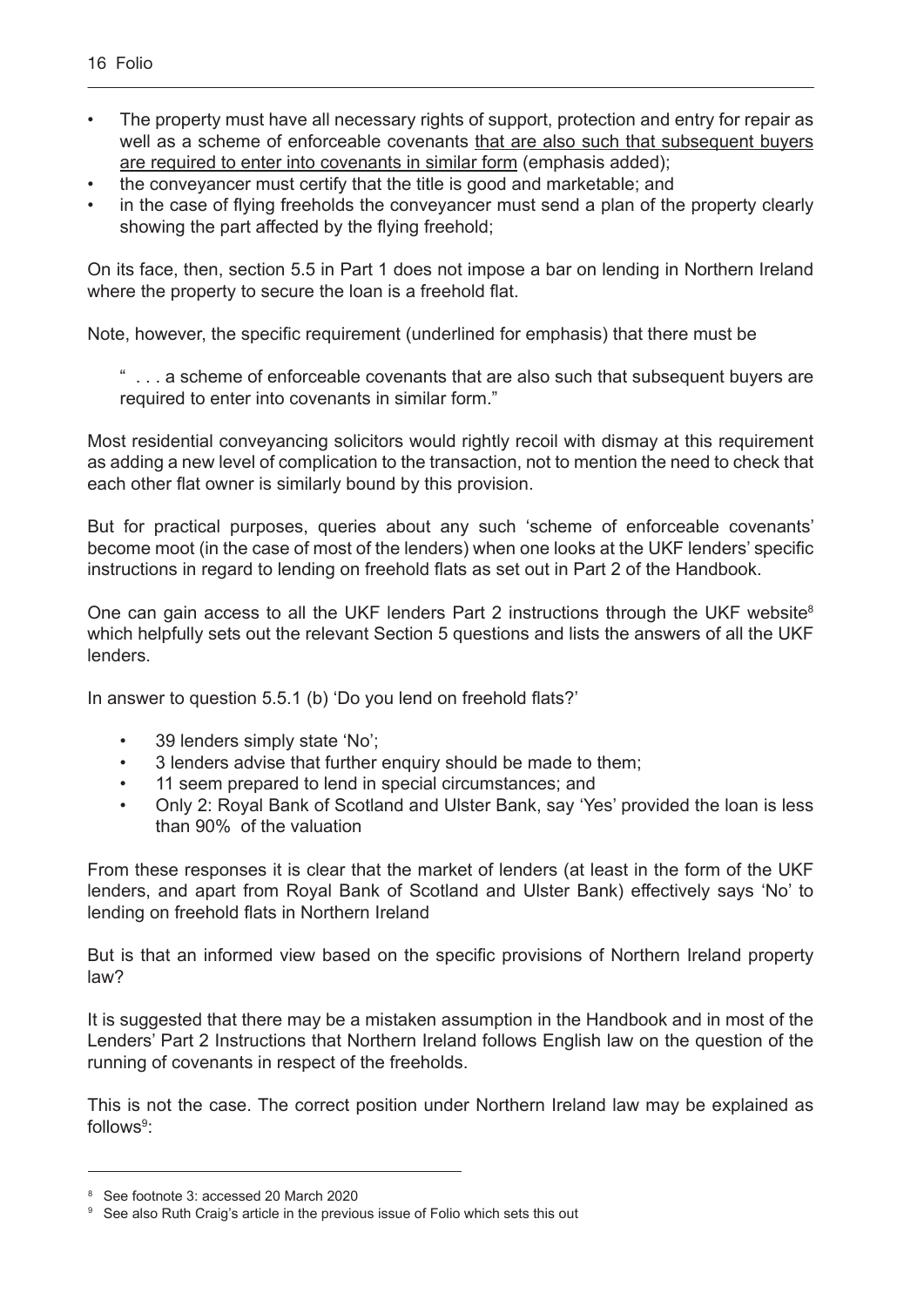A support covenant by the subjacent owner with the flying freehold owner is a covenant that is registerable in the Land Registry of Northern Ireland as a 'Schedule 6 burden'10.

But there is still the question of whether such support covenant (of a positive nature) 'runs with the land' so as to be enforceable by and between successors in title?

The answer to this is contained in Article 34 of the Property (Northern Ireland) Order 1997. Article 34(4) contains a list of freehold covenants enforceable by the owner for the time being of the land benefited by the covenant against the owner for the time being of the land burdened by it. The list includes as sub para (b):

(b) covenants to do . . . works on . . . the land of the covenantor for the benefit of land of the covenantee . . .

Thus, such support covenant runs with the land when it is entered into by the owner of the subjacent flat. It is registerable as a burden on the Folio of the subjacent flat for the benefit of the freehold flat. As such it is enforceable by the registered owner for the time-being of the freehold flat against the registered owner for the time-being of the subjacent flat even after the title has passed from the original owners and there is no necessity for the original owners or their successors in title to enter into any further covenants for that purpose.

Of course, the most straightforward way to deal with the various issues in the purchase of a flat is to proceed by way of a long lease of the flat and this is the general practice of residential conveyancing solicitors across Northern Ireland.

But that in no respects precludes a conveyance of a freehold flat or a flying freehold flat providing good and marketable title in Northern Ireland.

As pointed out in the opening of this article, the relevant covenants in the deed of course must be carefully drafted with due regard to the particular structure in which the flats are contained, with necessary, clear definitions and with conveyancing mapping to identify all necessary detail. But, and as also pointed out previously, this applies with equal force as necessary requirements in regard to leasehold flats, as to any cases where the conveyancing is freehold.

Thus, it is respectfully suggested that:

In clause  $5.5.2.2$  the words:

"that are also such that subsequent buyers are required to enter into covenants in identical form:

should be deleted, as there is no requirement under Northern Ireland law for subsequent buyers to enter into covenants in identical form; and

• the Law Society of Northern Ireland should use its good offices with UK Finance to encourage that CML lenders who currently say 'No' to lending on freehold flats in Northern Ireland should consider amendment to their 'Part 2' instructions to permit

<sup>10</sup> The Land Registration Act (Northern Ireland) 1970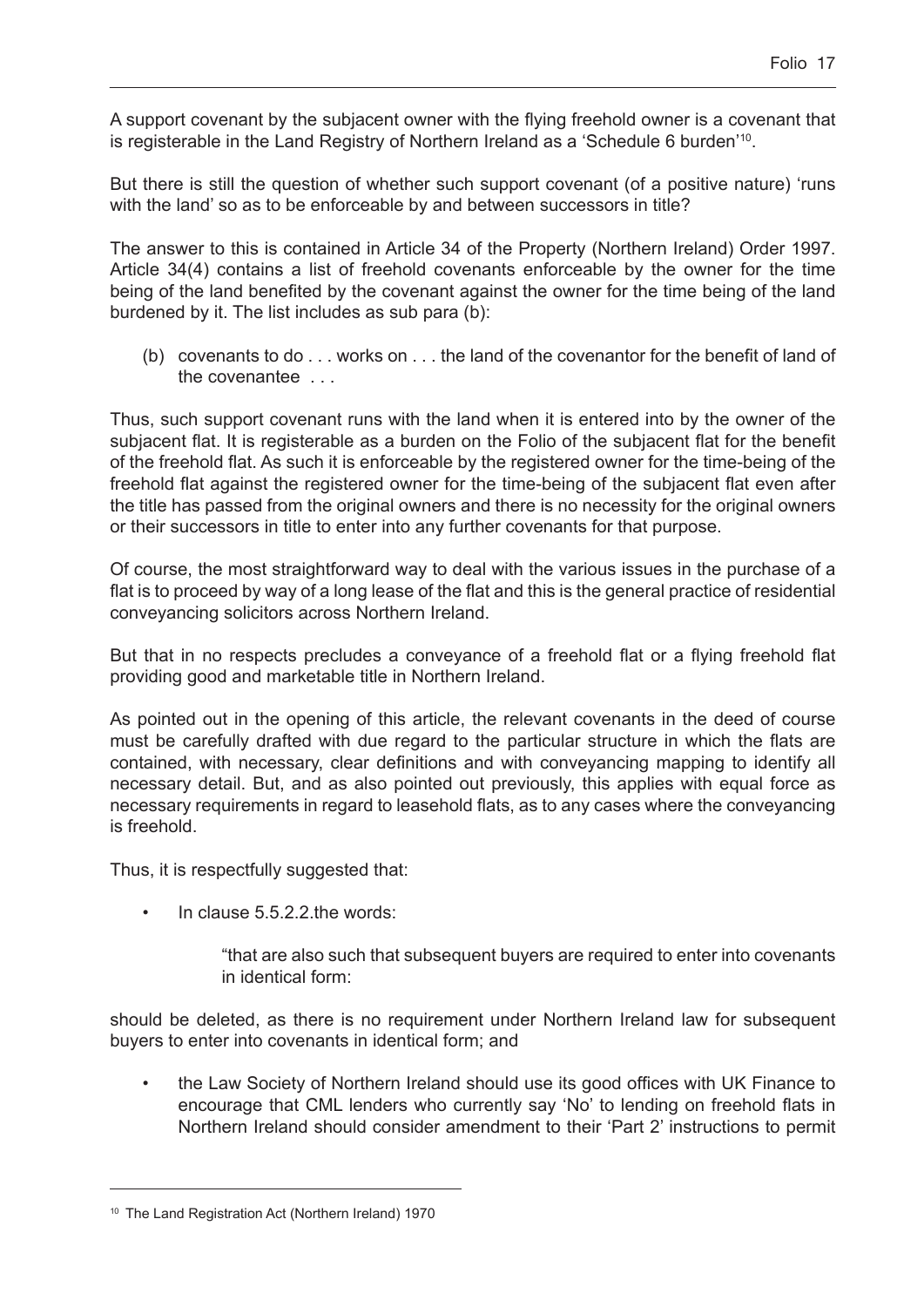flats with freehold title being accepted as good and marketable title, so long of course that the other requirements for all flat conveyancing are duly met.

It is also suggested that attention to these matters will remove an unnecessary difficulty for flat purchasers of freehold flats and relieve them from any presumption that in principle the title to freehold flats in Northern Ireland is not 'good and marketable'.

It remains to consider 'flying freeholds' and other freehold arrangements. In addition, as already indicated, different questions and difficulties may arise in regard to maisonettes. It is hoped that these can be deal with in a further article in a subsequent issue of *Folio*.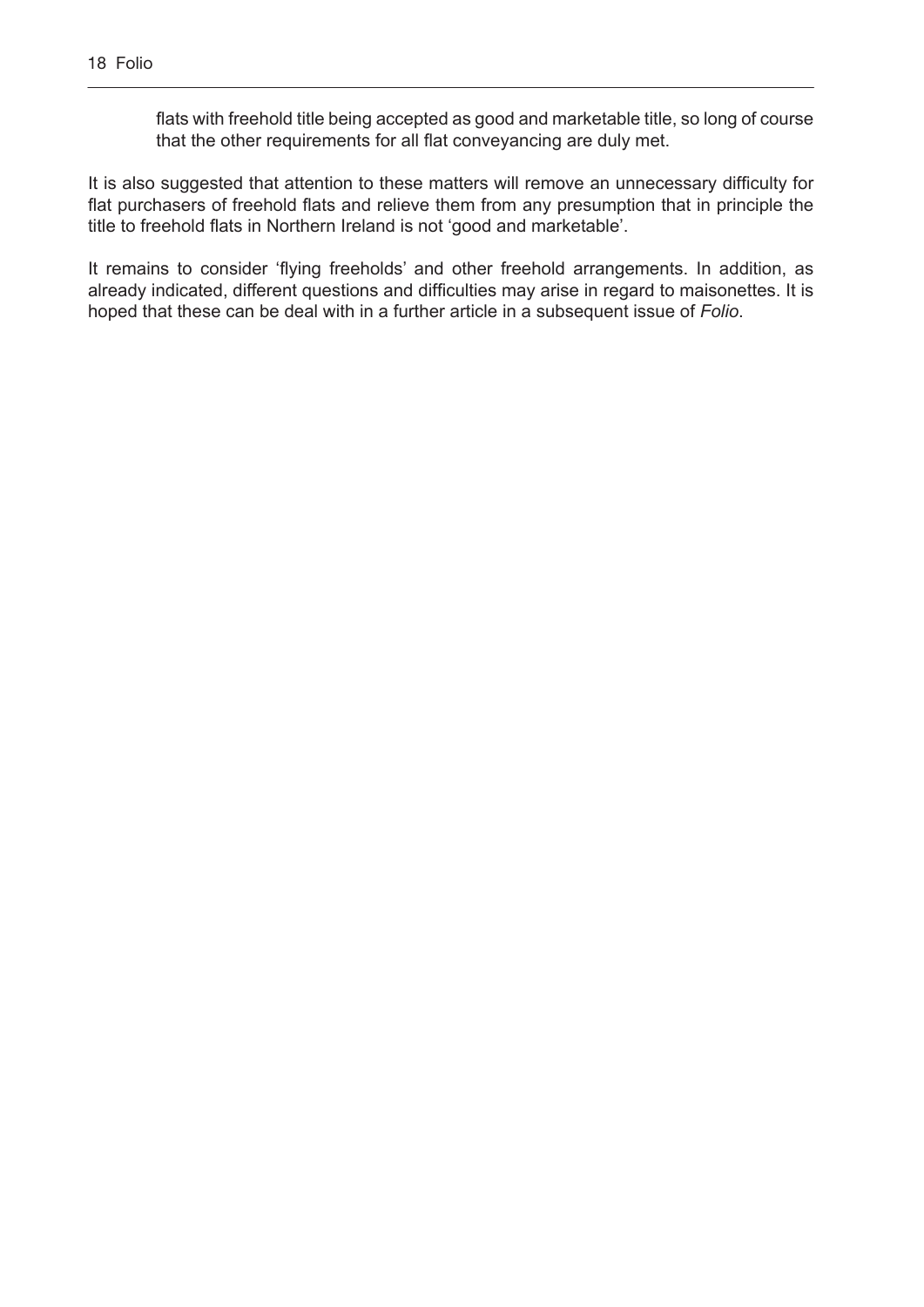# **ANNEX**

# Terms of Clause 5.5 of the UKF Handbook – Northern Ireland version<sup>11</sup>

# **5.5 Flying freeholds, freehold flats and other freehold arrangements**

**5.5.1** If any part of the property comprises or is affected by a flying freehold or the property is a freehold flat, check part 2 to see if we will accept it as security.

**5.5.2** If we are prepared to accept a title falling within 5.5.1:

**5.5.2.1** (unless we tell you not to in **part 2**) you must report to us that the property is a freehold flat or flying freehold; and

**5.5.2.2** the property must have all necessary rights of support, protection, and entry for repair as well as a scheme of enforceable covenants that are also such that subsequent buyers are required to enter into covenants in identical form; and

**5.5.2.3** you must be able to certify that the title is good and marketable; and

**5.5.2.4** in the case of flying freeholds, you must send us a plan of the property clearly showing the part affected by the flying freehold. If our requirements in 5.5.2.2 are not satisfied, indemnity insurance must be in place at completion (see paragraph 9).

**5.5.3** Other freehold arrangements - unless we indicate to the contrary (see **part 2**), we have no objection to a security which comprises a building converted into not more than four flats where the borrower occupies one of those flats and the borrower or another flat owner also owns the freehold of the building and the other flats are subject to long leases.

**5.5.3.1** If the borrower occupying one of the flats also owns the freehold, we will require our security to be:

- the freehold of the whole building subject to the long leases of the other flats; and
- any leasehold interest the borrower will have in the flat the borrower is to occupy.

**5.5.3.2** If another flat owner owns the freehold of the building, the borrower must have a leasehold interest in the flat the borrower is to occupy and our security must be the borrower's leasehold interest in such flat.

**5.5.3.3** The leases of all the flats should contain appropriate covenants by the tenant of each flat to contribute towards the repair, maintenance and insurance of the building. The leases should also grant and reserve all necessary rights and easements. They should not contain any unduly onerous obligations on the landlord.

**5.5.4** Where the security will comprise:

**5.5.4.1** one of a block of not more than four leasehold flats and the borrower will also own the freehold jointly with one or more of the other flat owners in the building; or

**5.5.4.2** one of two leasehold flats in a building where the borrower also owns the freehold reversion of the other flat and the other leaseholder owns the freehold reversion in the borrower's flat; check part 2 to see if we will accept it as security and if so, what our requirements will be.

<sup>11</sup> Accessed on UK Finance website 30 July 2020 https://lendershandbook.ukfinance.org.uk/lenders-handbook/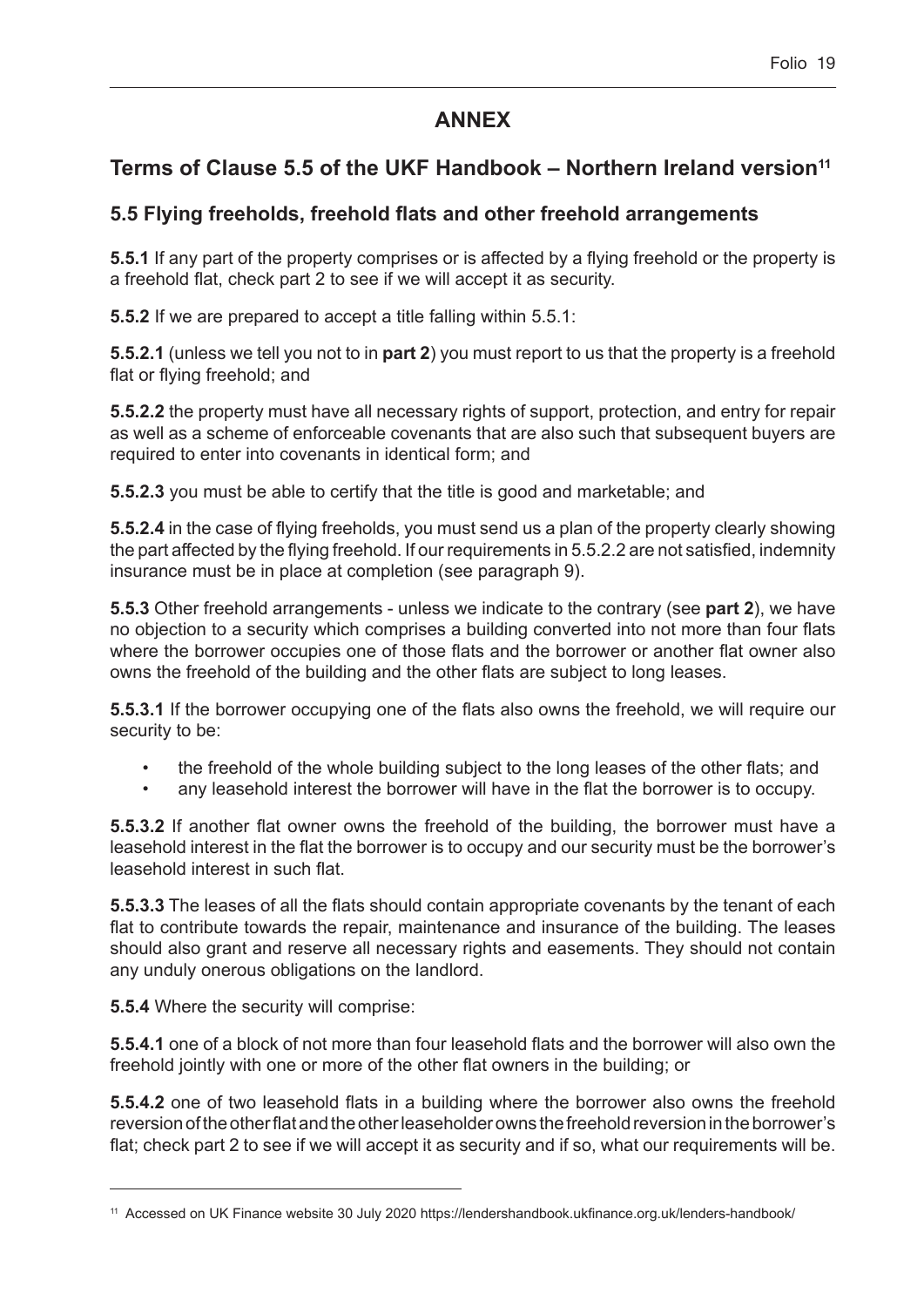# <span id="page-21-0"></span>**THE FUTURE OF COMMERCIAL LEASES**

**Sarah Ewing, LLB1**

**In this article the author considers the widespread economic turbulence and uncertainty caused by Covid-19 which has brought into sharp focus the suitability of commercial leases for both landlords and tenants. Sudden and profound market changes have always accelerated changes to the form of documents and commercial terms sought. The author explores lease provisions under most scrutiny going forward in these present times.**

Prior to the current pandemic, the suitability of commercial leases was most recently demonstrated after the Primark fire in Belfast City Centre where tenants sought rent cesser in instances where access to their premises was not possible due to public highway closures because of damage to a building of which their premises did not form part.

Covid-19 has undoubtedly brought about an economic shift of an unparalleled scale, the effects of which are already being witnessed, by the parties themselves and their advisors. Tenants are already seeking to introduce innovative and more flexible terms into their commercial leases in order to protect their cash flow in the event of a further lockdown and to respond to operational challenges. Landlords and their funders are having to analyse and determine the impact of the new terms being sought on their own cash flow and the impact of these changes on the long-term value of their assets. The recent administration of shopping centre owner Intu demonstrates all too clearly the symbiotic relationship between landlords and tenants and how the future viability and sustainability of their respective businesses are inextricably linked.

#### **Rent Payments**

The maxim of "cash is king" has never been so true. Those occupiers with significant cash reserves or who have a strong online presence will weather the current economic storm better than those who do not. There has already been a clear move towards monthly rent payments and even monthly service charge payments rather than quarterly payments. There are even some cases of occupiers seeking to pay rent in arrears. These "concessions" are often agreed as personal concessions which will only benefit the current occupier and are typically being agreed in the form of side letters. More occupiers are also likely to request service charge caps, for example, by way of a pre-agreed fixed amount and/or comprehensive service charge exclusions as a way of further crystallising and managing their outgoings.

#### **Turnover leases**

A greater move towards turnover rents is also a likely market response to the trading uncertainty. Whilst this operating model has clear advantages for occupiers, they are less attractive for landlords who may be denied the certainty of a fixed income, particularly if the revenue derived from online sales is not well captured in the contractual arrangements. One of the few positives to come out of the pandemic seems to be a recognition that landlords and

<sup>&</sup>lt;sup>1</sup> Shoosmiths (Northern Ireland) LLP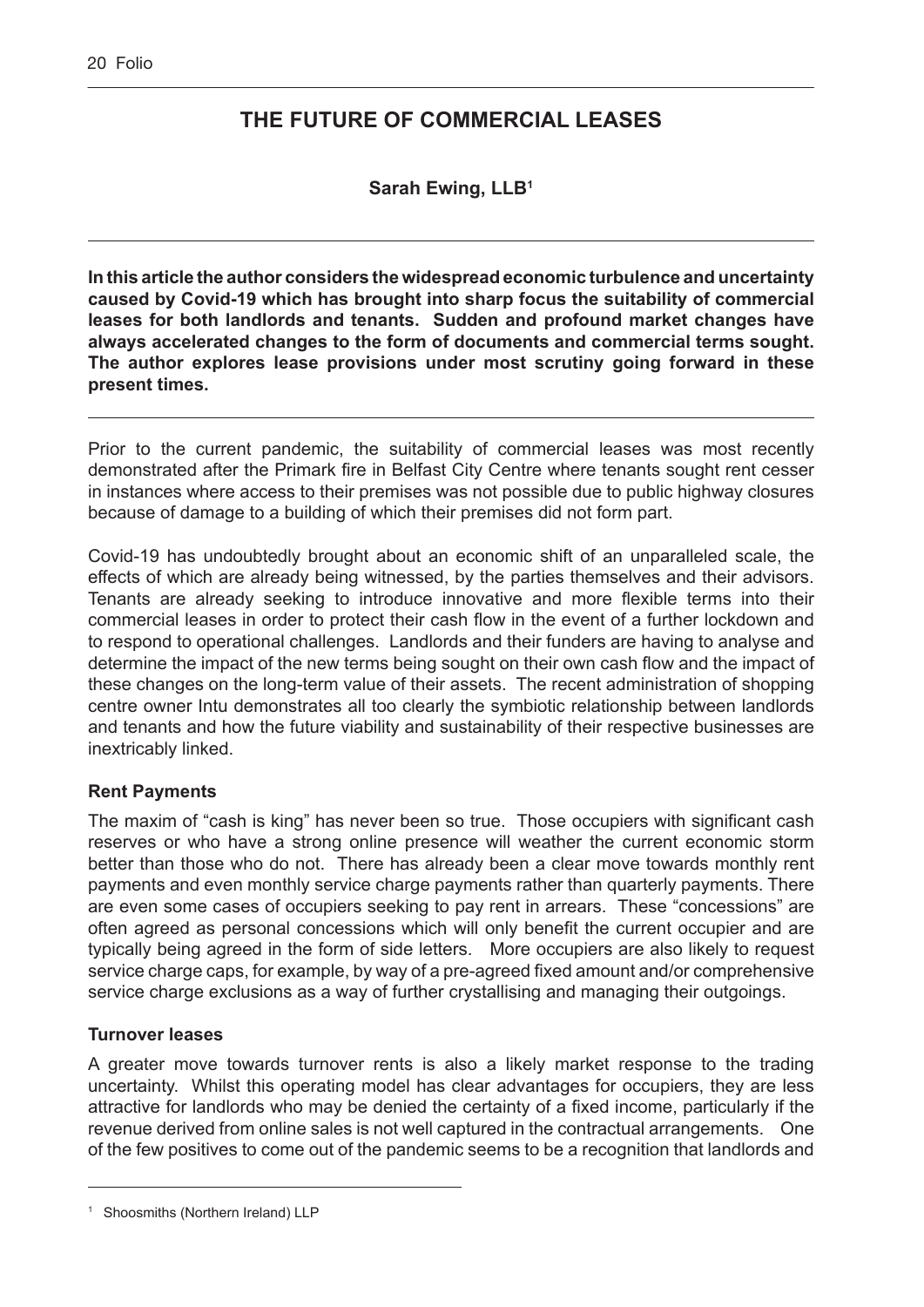tenants must work together to maximise the value and profitability of their businesses and it may be that a turnover model may have a role to play in allowing landlords and tenants to share some of the risk and reward of operating from premises. "Good faith" clauses in leases and "open book" turnover provisions could become of increasing importance as landlords, in return for more flexibility, require a more transparent approach from the tenants.

#### **Rent suspension/deferral**

The imposed lockdown left many retailers scrambling to check if their leases allowed for rent and/or service charge suspension in these circumstances. In nearly all cases, they did not. Historically, rent suspension is typically limited to circumstances where the premises and/or access have been physically damaged by an insured risk such as fire or flooding. As such rent suspension triggered by legislative lockdown did not come within the lease terms. The concept of rent suspension in the event of "force majeure" is not a market nor well developed position in commercial leases. Occupiers have been left to agree rent free periods and/ or rent deferrals with their landlords without the benefit of a contractual position to support these requests. Rent free periods and deferrals are now being negotiated in the event of future lockdowns and/or the imposition of other onerous social distancing measures, but it is difficult to get landlords comfortable with such concepts unless the risk can be backed off with insurance, as would be the case for physical damage by an insured risk.

Landlords and tenants are also seeking to agree the nature of mitigation measures to be put in place in order to minimise landlord service charge spend during any periods of enforced closure. Landlords will seek to be temporarily relieved from obligations to provide services where they are unable to do so because of a lockdown. A balance will need to be found to ensure there are no recoverability gaps for the landlord and that the services that continue to be provided offer good value for money for tenants.

#### **Rent Review**

Occupiers will also be resisting upwards-only rent reviews as a way of ensuring they are paying a "market rent". Occupiers who operate businesses in the Republic of Ireland will be aware of the prohibition against upwards only rent reviews which now exists in that jurisdiction. This legislative change in the Republic of Ireland was brought in as part of a package of measures to ensure more market transparency with regards to the negotiation of rent and subsequent reviews. Only time will tell whether the market in Northern Ireland and GB moves in a similar direction.

The above issues are likely to be the most important to landlords and tenants, however significant scrutiny is also expected in relation to those lease provisions which have caused operational challenges during the pandemic

#### **Keep Open**

Whilst not simply an operational clause, keep open clauses have caused a lot of concern and confusion for occupiers. Sophisticated keep open clauses will include various scenarios whereby the obligation will not apply, such as the carve out, that it will not be enforced if to do so would cause a tenant to trade insolvently. Going forward, we expect to see caveats to keep open clauses whereby the obligation to open and trade will not apply if footfall drops below a certain level, particularly where premises are located within closed shopping centres, where PPE is not available and /or where stock levels are low because of disruption to the supply chain. These types of caveat however would not extend to a scenario whereby an occupier closes its premises slightly in advance of a lockdown in the knowledge that the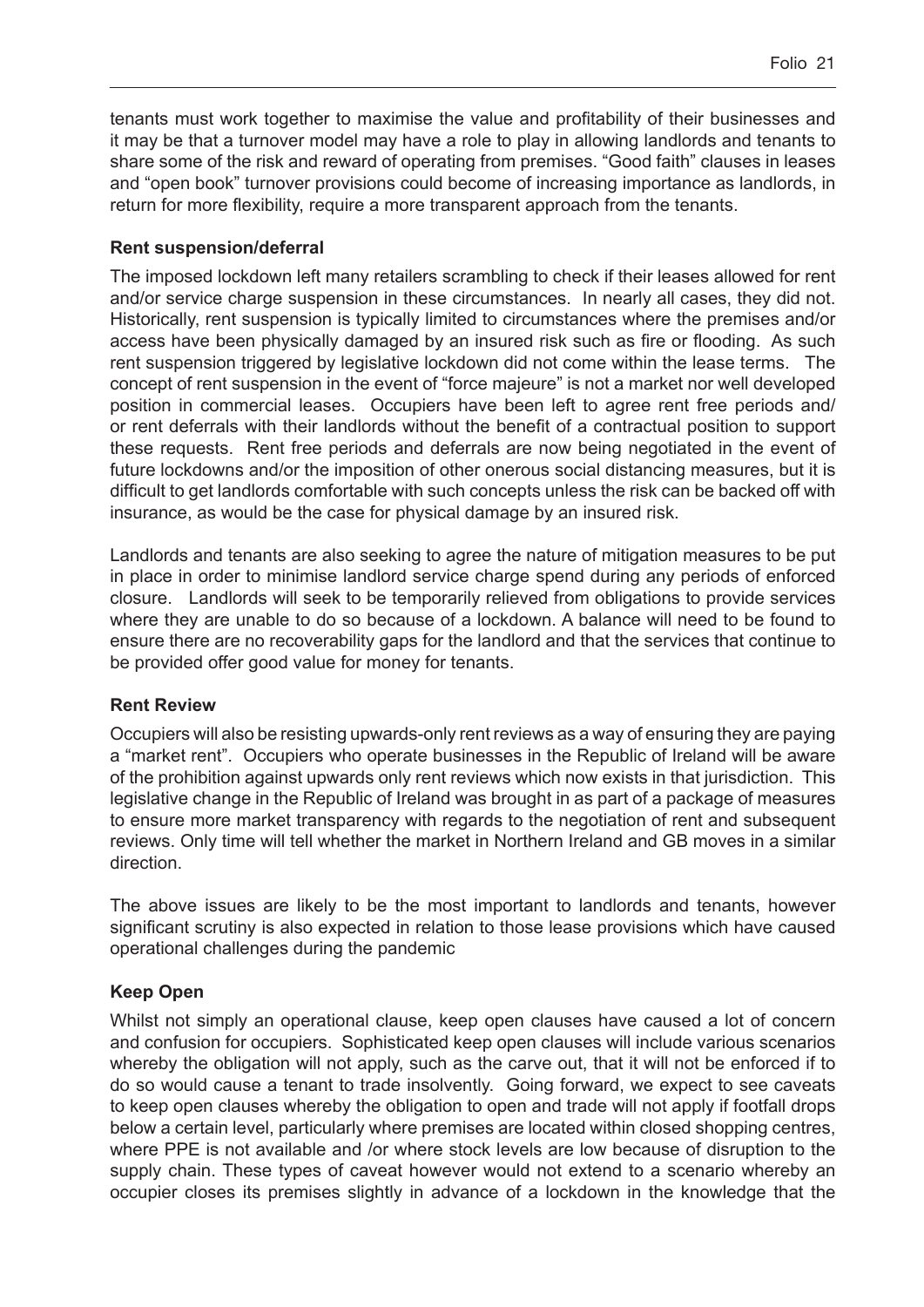lockdown is imminent. We are aware of and have advised retail clients who did in fact close early in line with their own corporate social responsibility procedures and a desire to protect staff and customers.

Landlords would expect tenants to claim on their own business interruption policies if they can however and use some of that money at least to continue paying the landlord, so that all of the risk and rental losses do not fall on to the landlord.

Occupiers will also require greater flexibility with regards to their user and alterations clauses. Provisions will be sought whereby measures can be put in place quickly and without landlord's consent where alterations are required in order to meet legislative demands and to implement safeguarding measures.

Landlords however will no doubt re-focus on corporate and personal guarantors or other forms of security if they are expected to give tenants greater flexibility so that they are not caught with financial consequences if that particular trading entity falters.

#### **Break Options**

Even before the pandemic, break options were routinely negotiated by tenants as a way of creating certainty and as a negotiating tool with a landlord as part of future re-gears. Landlords often seek to impose conditions to the exercise of break rights such as an obligation on the tenant to deliver up vacant possession or even compliance with the tenant covenants in the lease. During an enforced lockdown the tenant may have no meaningful way of accessing their premises and/or may not have access to the necessary contractors in order to carry out certain works which could result in an important break right being successfully opposed by the landlord. It is likely that tenants will seek to increasingly negotiate unconditional rights to break or at least an express waiver of any conditions attaching to the break in the event that same arises during a lockdown period.

#### **Yielding Up provisions**

The above considerations also apply to a tenant's yielding up obligations. We anticipate that the timescales for yielding up obligations will need to be extended for a certain period after the ending of any lockdown period to allow the tenant an opportunity to comply with their obligations.

#### **Notices**

Another important issue for landlords and tenants to consider is the lease provisions for service of notices. An often-overlooked provision, it is important that a notice to serve a break right for example should allow for service by means other than by recorded delivery. During a period of lockdown, a recorded letter may not be delivered and thereby returned to the sender and a right to break thereby frustrated if the premises to which it was delivered was not occupied at the time of delivery. Parties should consider allowing for notices to be served by email during a lockdown period to enhance efficiency and visibility.

#### **Conclusion**

The profound challenges brought about by Covid-19 must also provide opportunities for enhanced collaboration between landlords and tenants. It is essential that the future form of commercial leases is not only fit for purpose but also enhances the businesses of all those involved in these contractual arrangements. This will take time as it will need buy-in from commercial lenders and sign-off from institutional investors. All parties have a part to play in coming up with long term solutions once these short-term negotiations are concluded.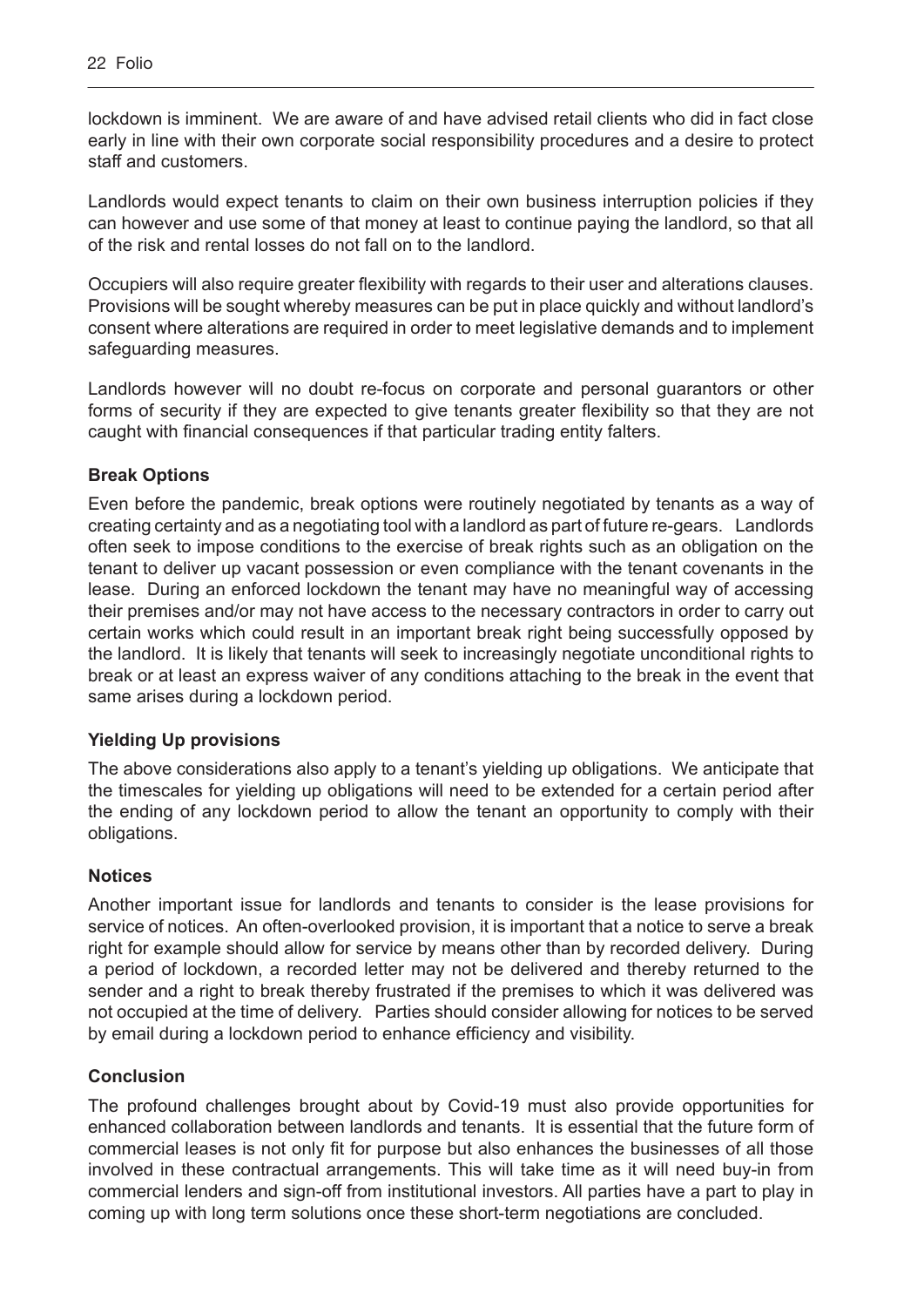# <span id="page-24-0"></span>**SHUTDOWN, FRUSTRATION & PROPERTY CONTRACTS**

#### **Douglas Stevenson, BL**

#### **The purpose of this article is to consider the doctrine of frustration as it applies to property contracts in light of the Covid-19 outbreak and subsequent lockdown.**

It is perhaps trite to say it, but the Covid-19 outbreak, and the Government's subsequent shutdown of large sections of the economy, has had a profound impact on the way in which we live our lives and the way in which business can be conducted. it seems that we will be living with its consequences, and perhaps ongoing regional restrictions, for a considerable period of time to come.

This fundamental change in circumstances means that many parties find that the obligations they assumed under contracts, or the benefits they expected to obtain from contracts, are not what they originally envisaged. These drastically changed circumstances, and parties' inability to meet their contractual obligations, raises the question of the potential frustration of those contracts.

A contract may be discharged on the grounds of frustration when something occurs after the formation of the contract which renders it physically or commercially impossible to fulfil the contract or which transforms the obligation to be performed thereunder into a radically different obligation from that envisaged at the point the contract was formed.<sup>1</sup> When the doctrine of frustration applies, the contract ends automatically; the frustrating event operates to 'kill' the contract and discharge the parties from further liability under it. The frustrating event must be something extraneous; a party cannot establish that a particular event is a frustrating event when that party has been the author of the event in question.<sup>2</sup>

The precise juristic basis for the doctrine of frustration remains a matter of debate; different cases have invoked different rationales for the doctrine. Latterly, the Courts have not sought to rely on any one rationale, saying that they all 'shade into each other'.<sup>3</sup> Whilst the juristic basis may be unclear, what is clear is that the Courts are reluctant to find that a contract has been frustrated.<sup>4</sup> Courts understandably want to see that parties are held to their contractual bargain, particularly where there is no suggestion of any fault on the party seeking to resist a claim for frustration. They do not want to allow the doctrine to be used by a party to escape what may be a bad bargain for that party.

A class of cases where the doctrine has been applied, and where the unforeseen event is perhaps most closely aligned to the current circumstances, are war-time frustration cases. In those cases, legislative intervention by Government which forbade certain activities was held

<sup>1</sup> Chitty on Contract- 33rd Edition - Chapter 23 Paragraph 23-001

<sup>2</sup> *Lauritzen AS v Wijsmuller BV (The Super Servant Two)* [1990] 1 Lloyd's Rep 1

<sup>3</sup> Per Lord Wilberforce in *National Carriers v Panalpina (Northern) Ltd* [1981] AC 675 at 693

<sup>4</sup> In *The Super Servant Two op. cit.* Bingham LJ said frustration is not to be *'lightly invoked'* but must be kept within *'very narrow limits and ought not to be extended'*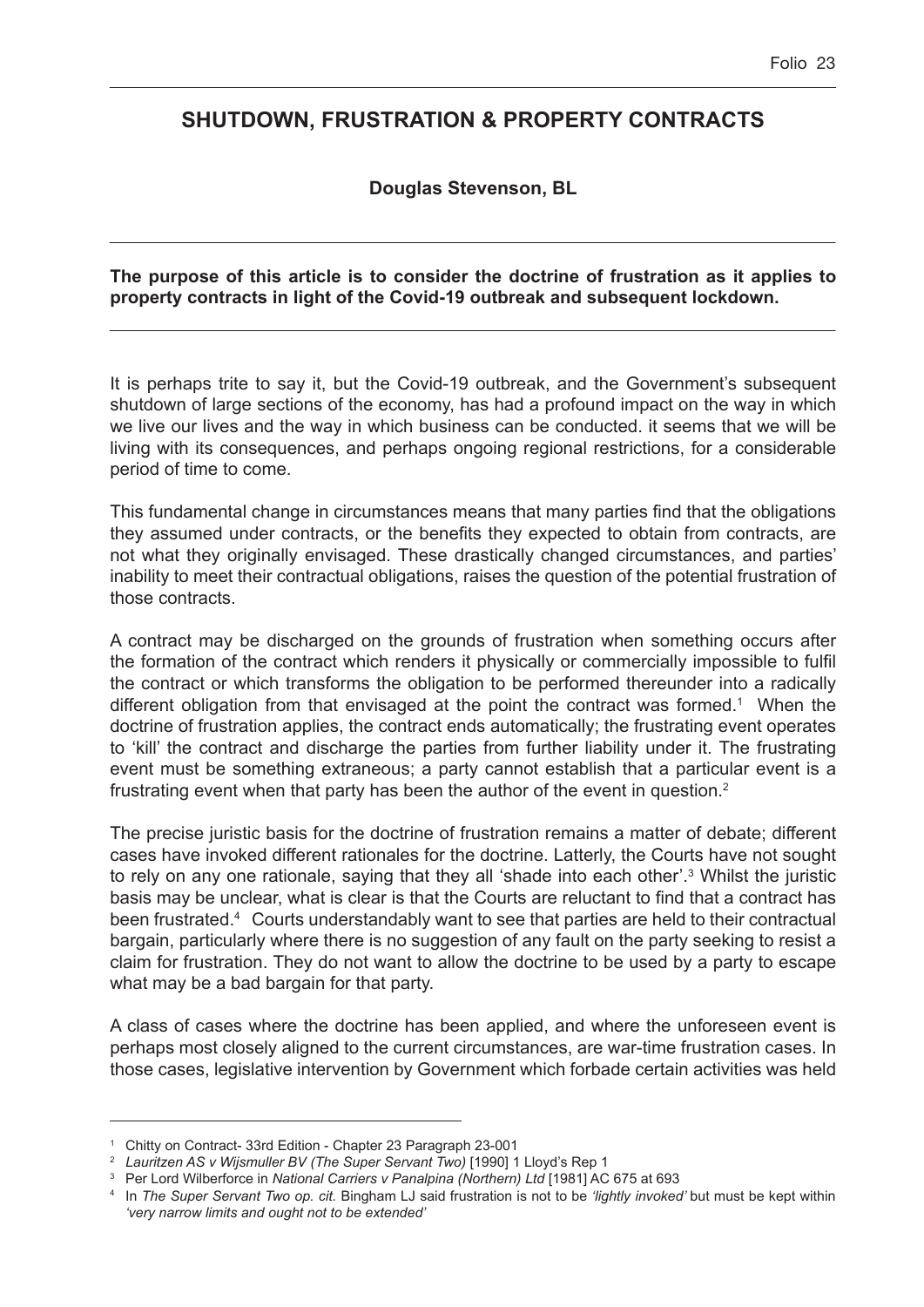to be a frustrating event. By way of example, in *Metropolitan Water Board v Dick Kerr & Co*  Ltd,<sup>5</sup> a contractor entered into a contract in 1914 to construct a reservoir by 1920. In 1916, and under the restrictions imposed by the Defence of the Realm Act 1914, the contractor was obliged to cease work. The House of Lords held that the contract was frustrated. The interruption was *'of such a character and duration that it vitally and fundamentally changed the conditions of the contract, and could not possibly have been in the contemplation of the parties to the contract when it was made'*. It is important to note that in *Metropolitan*, the frustrating event related directly to the substance of the contract itself - the legislation specifically prevented building work being carried out. Further, and importantly for the purposes of this article, the case did not concern a contract for the sale of land.

Turning then to consider the application of the doctrine to property contracts, as noted above, the Courts are generally reluctant to invoke the doctrine, but they are especially reluctant in the case of contracts concerning land. In the case of leases, for many years there was uncertainty as to whether the doctrine could *ever* apply to leases.<sup>6</sup> In *National Carriers Ltd* v Panalpina (Northern) Ltd<sup>7</sup> the House of Lords by a majority held that the doctrine could, in theory, apply to the leases but that it would 'hardly ever' be applied. In that case a road closure order made premises demised under a 10 year lease unusable for 20 months. That was held not to be a frustrating event.

In the case of contracts for the sale of land, Chitty goes as far as to state *"It is doubtful whether the doctrine of frustration could ever apply to a contract for the sale of land, though it has*  been suggested that it might if the frustrating event prevented the vendor from transferring any estate whatever to the purchaser".<sup>8</sup> Two cases will illustrate the Courts' approach. In *Hillingdon Estate Co v Stonefield Estates Ltd*<sup>9</sup> a contract for the purchase of development land was held not to be frustrated notwithstanding that a compulsory purchase order was made in respect of the land in sale between the date of contract and completion. In *Amalgamated Investments & Property Co v John Walker & Sons*10 a contract was in place for the sale of property which had been marketed as being suitable for development and which the vendor was aware the purchaser intended to develop. The day after the contract was concluded, the property in question was listed as a building of special architectural interest. The listing severely restricted the development potential of the property in sale thereby reducing its value from £1.7m to £200k. Nevertheless the contract was held not to be frustrated.

It is therefore likely to be extremely difficult for a purchaser to argue that a contract for the purchase of a property has been frustrated. By way of example, in the case of a contract which is unconditional as to finance, a purchaser's inability to obtain a mortgage offer at present, when he or she might have had good prospects of obtaining a mortgage offer prior to the shutdown, is highly unlikely to be regarded as a frustrating event. The fact that a party can no longer afford to complete, does not mean that it is physically or commercially impossible to fulfil the contract (a party with money could complete) nor does it transform the contractual obligations into something radically different.

<sup>5</sup> [1918] 1 AC 119

<sup>6</sup> In *Cricklewood Property and Investment Ltd v Leightons Investment Trust Ltd* [1945] AC 221 the House of Lords was evenly divided on whether it could apply to leases.

<sup>7</sup> [1981] AC 675

<sup>8</sup> *op. cit.* para 23-057 c.f. *Wong Li Yang v Chinachem Investment Co Ltd* [1980] 1 WLUK 406 where a landslide which caused a three year delay in the construction of apartments was held to be a frustrating event.

<sup>[1952]</sup> Ch 627

<sup>10</sup> [1977] 1 WLR 164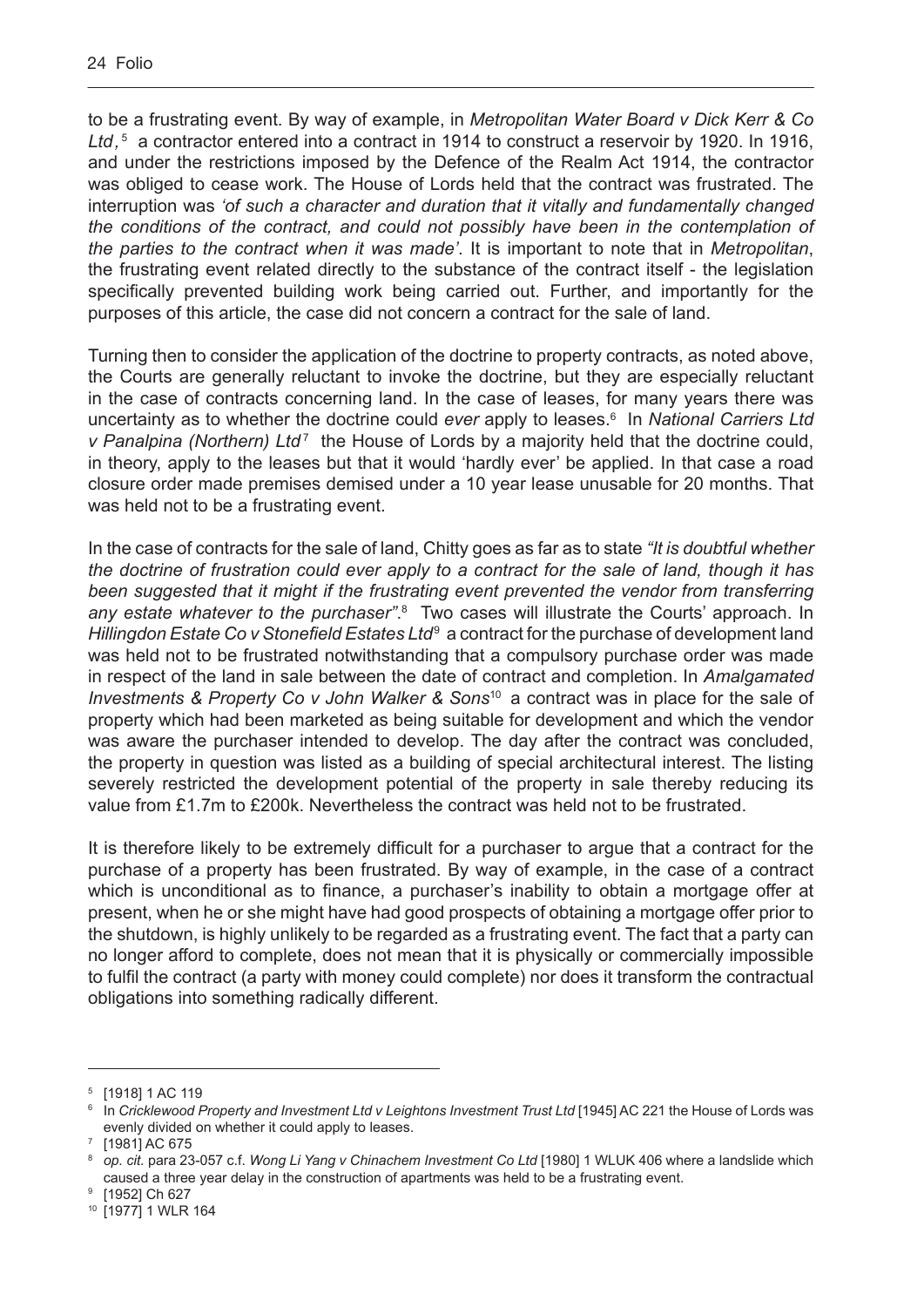More interesting questions arise where the shutdown has made certain contractual conditions impossible to satisfy. For example, it is not uncommon for a contract to be made subject to a Building Control completion certificate being provided by the developer/vendor. During lockdown, the Local Councils were not carrying out Building Control inspections and completion certificates could not be obtained. As detailed above, it is debatable whether frustration could ever apply to a contract for the sale of land, and therefore a temporary inability to obtain a building control certificate would not be regarded as a frustrating event. Where does that then leave a vendor who cannot meet a contractual condition through no fault of its own?

The answer to this may lie in the concept of a partial excuse for breach of contract. This is an underdeveloped doctrine, but the broad principle behind it is that the occurrence of some unforeseen and unforeseeable event may excuse, perhaps temporarily, the performance of a particular obligation without frustrating the whole contract.11 For example, in *John Lewis Properties plc v Chelsea<sup>12</sup>* a tenant covenanted to redevelop premises, but was unable to do so in the manner envisaged as the premises in question were listed after the grant of the lease. The Court held that the listing, which had rendered the covenant incapable of performance, meant that the tenant was not in breach of covenant. However, the Court held that if the listing were removed, that the tenant would then be obliged to observe the covenant in question.

To apply this to the Building Control certificate example above, the doctrine may temporarily excuse the vendor from its failure to obtain the certificate. That is, the vendor would not be regarded as being in breach of contract. The more difficult question is the effect it may have where a purchaser is seeking to extricate itself from a contract and serves a notice to complete, hoping to rely on the lack of a completion certificate to prove a vendor is not reading willing and able to complete. It could be argued by a vendor that as the obligation to provide a completion certificate is suspended, then so too is the related obligation to complete, and that both obligations will be resuscitated when Building Control inspections recommence. Alternatively, the vendor might argue that it *is* ready willing and able to complete as it can meet the obligations it is obliged to meet *at that point in time*. Such arguments are not without difficulties, and much will depend on the wording of the clauses in individual contracts, but at the very least they should give a purchaser pause for thought.

The 2007-08 financial crisis gave rise to a spate of property cases. One imagines that the drastic change in economic circumstances caused by Covid-19 could well give rise to another run of property litigation. Despite how narrowly the doctrine of frustration has been drawn, there is every chance we will hear more of it and the concept of partial excuse in the months and years ahead.

<sup>11</sup> Chitty *op cit* at para 23-066

<sup>12</sup> (1994) 67 P&CR 120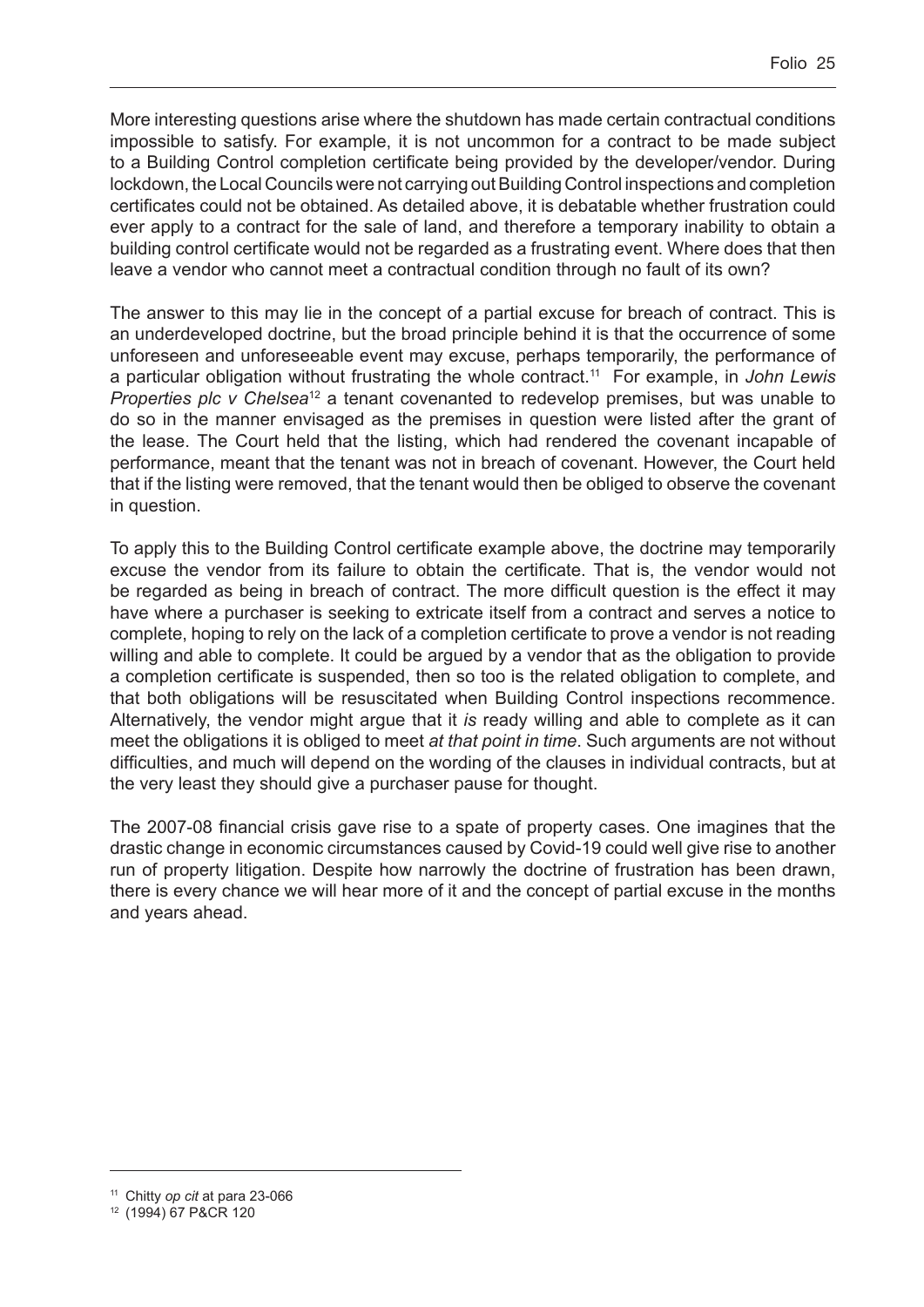# <span id="page-27-0"></span>**CONVEYANCING IN THE TIME OF COVID**

#### **Michael Flanigan**

My office officially re-opened on 22nd June, the same day that I am writing this. The illinformed might think this is far too soon for me to make any considered, mature reflections on the Corona virus lockdown. They would be right.

The great Corona Virus lockdown of 2020 started on 23rd March 2020. After a few weeks of touting herd immunity, the government finally accepted that for the PR disaster it was and called in the lockdown. And there was silence. Well, almost. For a while a few estate agents kept making those phone calls and sending emails, telling clients about mythical completion dates just around the corner. These phone calls were the equivalent of the sounds that NASA pick up coming from deep space. Signals coming from stars that have already died. But eventually even they got the memo and the sounds from deep space stopped.

The Government advice for once was clear. If you were in a contract, don't complete; and if you are not in contract, don't enter into one. Any remaining doubts that business could be done were finally dispelled when all of the public agencies whose work supports the conveyancing industry switched off the lights and pulled their shutters down. And then there really was silence. No post, no emails, no phone calls, no clients. Maybe there was bird song on the Falls Road. I certainly hope there was but I don't know, because I wasn't near the place for about a month.

Soon after the lockdown announcement the government support measures kicked in. Defer vat, defer tax, no rates, repayment holidays, Law Society refunds! Why can't it be like this all the time? I have to be honest, (are you sure you want to do this? Ed. ) proper lockdown wasn't too bad. Work in the garden, listen to birdsong, have a cup of proper coffee, plan lunch, more bird song, plan dinner. I fully appreciate that no-one was ever likely to walk outside and clap for me on a Thursday evening but as far as I was concerned, I did my bit to keep the NHS safe.

But then things did begin to move. Clients had apparently tired of the endless bird song and started spending more time researching on the internet. Suddenly I found clients ringing me with news that the Land Registry had changed its registration position ever so slightly. Clients started explaining the mechanics of the priority search and how, if carefully applied, it could free up their entire conveyancing chain. I assured them that the Land Registry was a frequent target for fake news stories and in essence that nothing had changed. When the Government revised their advice, not to move, I would be one of the first to know, with more than just a hint that no meeting of the COBRA committee was complete without me.

Gradually and without any encouragement from me, business somehow started coming in. Property certificates arrived followed by replies to PCE and fixtures and fittings lists. Faint sounds from distant estate agents started being picked up on the satellite dish. Eventually the tide of correspondence became too great. Reluctantly I put down my sun hat, trug and secateurs and went back in. Many commentators have suggested that the experience of the pandemic will change how we do business. I suspect it will. I had never tried to work from home before and now I can. I started to send and receive correspondence with "hope you are safe and well", I may keep that up. After all it is never an inappropriate question to ask, and it is hard to get too feisty a reply from a solicitor who then has to finish off their email with "all well here, thanks for asking."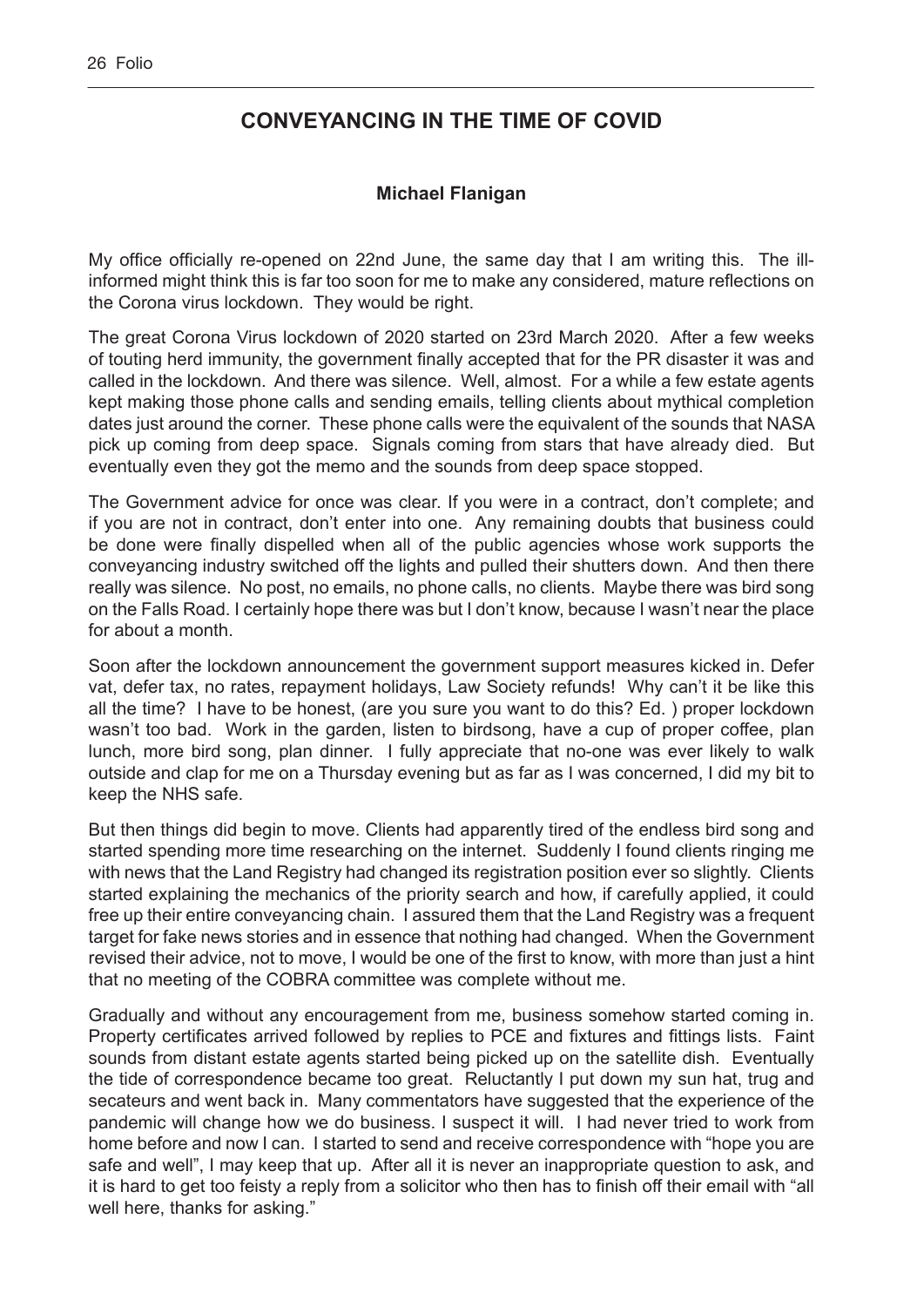# <span id="page-28-0"></span>**TABLE OF CASES**

| Amalgamated Investments & Property Co v John Walker & Sons [1977] I WLR 164 |                |  |
|-----------------------------------------------------------------------------|----------------|--|
| Cricklewood Property and Investment Ltd v Leightons Investment Trust Ltd    |                |  |
| [1945] AC 221                                                               |                |  |
| Davies and anor v Davies [2016] EWCA Civ 463                                | 9, 10          |  |
| Gillett v Holt [2000] 2 All ER 289, [2001] Ch 210                           | 10             |  |
| Graham v Graham and anor [2020] NI Ch 7                                     | $\overline{7}$ |  |
| Henry v Henry [2010] PC 3                                                   | 10             |  |
| Hickland v McKeone [2018] NIQB 81                                           | 14             |  |
| Hillingdon Estate Co v Stonefield Estates Ltd [1952] Ch 627                 | 24             |  |
| Jennings v Rice [2002] EWCA Civ 159                                         | 10             |  |
| John Lewis Properties plc v Chelsea (1994) 67 P&CR 120                      | 25             |  |
| Lauritzen AS v Wijsmuller BV (The Super Servant Two) [1990] 1 Lloyd's Rep 1 | 23             |  |
| Metropolitan Water Board v Dick Kerr and Co Ltd [1918] 1 AC 119             | 24             |  |
| National Carriers v Panalpina (Northern) Limited [1981] AC 675              | 23, 24         |  |
| Taylor v Dickens [1998] 1 FLR 806                                           | 10             |  |
| Thorner v Major [2009] UKHL 18, [2009] I WLR 776, [2009] 3 All ER 945       | 9              |  |
| Uglow v Uglow [2004 EWCA Civ 987                                            | 11             |  |
| Wong Li Yang v Chinachem Investment Co Ltd [1980] I WLUK 406                | 24             |  |

## **TABLE OF LEGISLATION**

#### *Table of UK Statutes*

| Defence of the Realm Act 1914                 | 24 |
|-----------------------------------------------|----|
| Land Registration Act (Northern Ireland) 1970 | 17 |
| Property (Northern Ireland) Order 1997        |    |
| art.34(4)                                     | 17 |

### *Table of UK Statutory Rules and Instruments*

| Health Protection (Coronavirus, Restrictions) Regulations<br>(Northern Ireland) 2020 SR 55 | 3             |
|--------------------------------------------------------------------------------------------|---------------|
| Health Protection (Coronavirus, Restrictions) (Amendment) Regulations                      |               |
| (Northern Ireland) 2020 SR 71                                                              | $\mathcal{B}$ |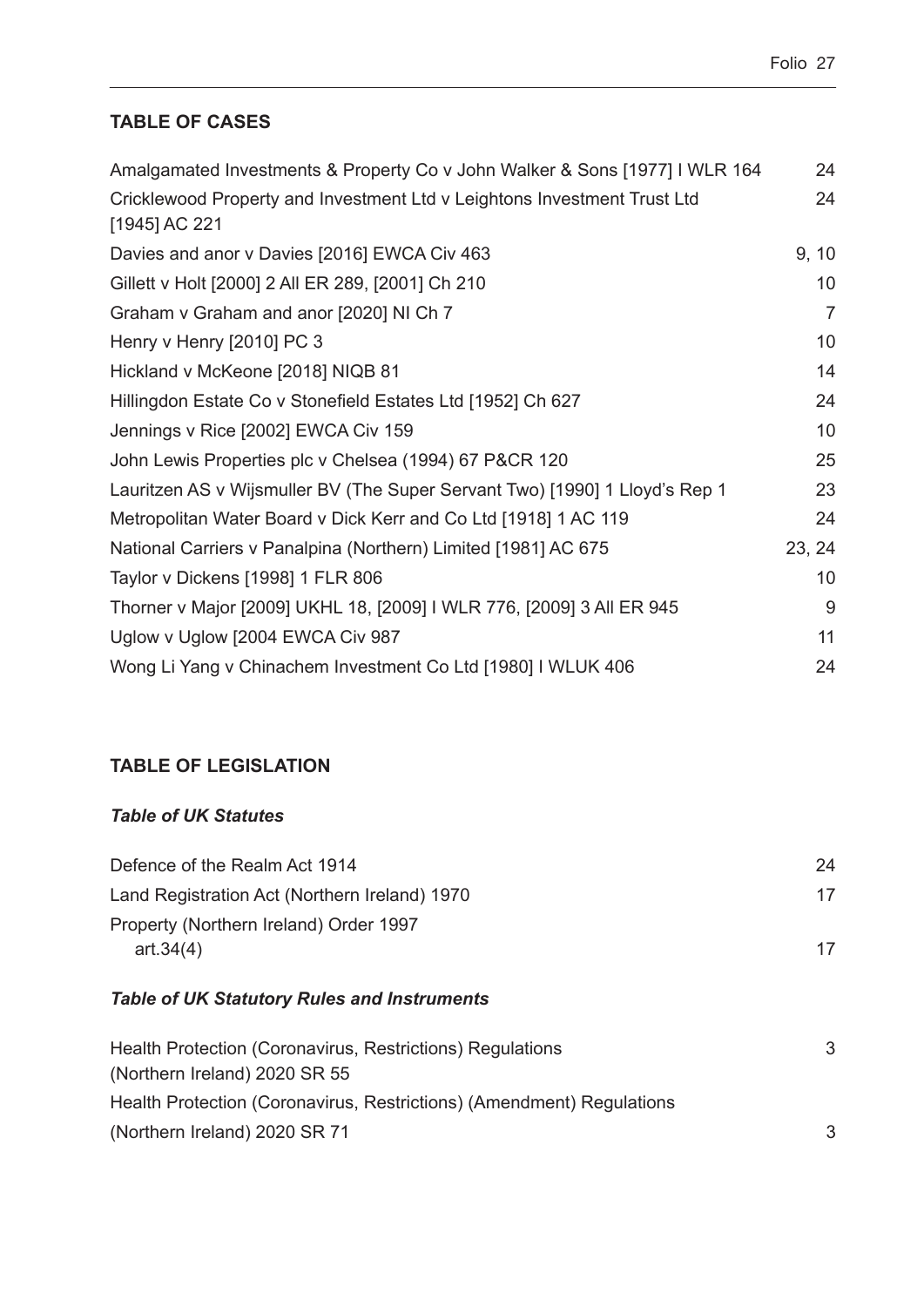# <span id="page-29-0"></span>**INDEX**

| <b>Bankruptcy Notice</b>                   | 6                     | <b>Land Registry</b>                        | 3,4,6,17       |
|--------------------------------------------|-----------------------|---------------------------------------------|----------------|
| <b>Break options</b>                       | 22                    | Lexcel                                      | 4              |
| <b>Building Control</b>                    | 6, 25                 | Lockdown                                    | 3,4,25         |
| <b>Business interruption</b>               | 22                    |                                             |                |
|                                            |                       | <b>Maisonettes</b>                          | 14             |
| Calderbank offer                           | 13                    | Mortgage offer                              | 5              |
| <b>Clients</b>                             | 3, 4                  |                                             |                |
| <b>Commercial leases</b>                   | 20 et seq             | <b>Notices</b>                              | 22             |
| break options                              | 22                    |                                             |                |
| "good faith" clauses                       | 21                    | "Open book" turnovers: commercial leases 21 |                |
| <b>Notices</b>                             | 22                    | Order charging land                         | 6              |
| "open book" turnover                       | 21                    |                                             |                |
| rent                                       |                       | Promissory estoppel                         | $\overline{7}$ |
| deferral                                   | 21                    | Property certificates                       | 3, 4, 6        |
| payments                                   | 20                    | Property contracts                          | 23             |
| review                                     | 21                    | Proprietary estoppel                        | 7, 9           |
| suspension                                 | 21                    | detriment                                   | 10, 11, 12, 13 |
| turnover leases                            | 20                    | discretion                                  | 10             |
| <b>Yielding Up provisions</b>              | 22                    | proportionality                             | 10             |
| Contract                                   | 3, 4, 5, 6, 23 et seq | unconscionable behavior                     | 10, 13         |
| <b>Council of Mortgage Lenders</b>         | 15                    |                                             |                |
| Covenants: freehold flats                  | 16, 17                | Rent, commercial                            |                |
| Covid-19                                   | 4, 5, 20, 22, 23      | "keep open" clauses                         | 21             |
|                                            |                       | "market rent"                               | 21             |
| Detriment                                  | 10, 11, 12, 13        | review                                      | 21             |
| Disaster planning                          | 4                     | suspension/ deferral                        | 21             |
|                                            |                       | Replies to pre-contract enquiries           | 3              |
| Estate agents                              | 4                     | Republic of Ireland                         | 21             |
| <b>Flats</b>                               | 14 et seq             | Searches                                    | 3, 4, 6        |
| <b>Flying freeholds</b>                    | 14, 16                | Service charge payments                     | 20             |
| Force majeure                              | 21                    | caps                                        | 20             |
| <b>Freehold flats</b>                      | 15                    | exclusions                                  | 20             |
| covenants                                  | 16                    | suspensions                                 | 21             |
| Folio                                      | 17                    |                                             |                |
| Frustration                                | 23 et seq             | <b>Trespass</b>                             | 9              |
| war-time cases                             | 24                    |                                             |                |
|                                            |                       | <b>UK Finance Handbook</b>                  | 15             |
| <b>General Conditions of Sale</b>          | 5                     |                                             |                |
| "good faith" clauses: commercial leases 21 |                       | Yielding up provisions                      | 22             |
| "keep open" clauses: commercial leases 21  |                       |                                             |                |
|                                            |                       |                                             |                |